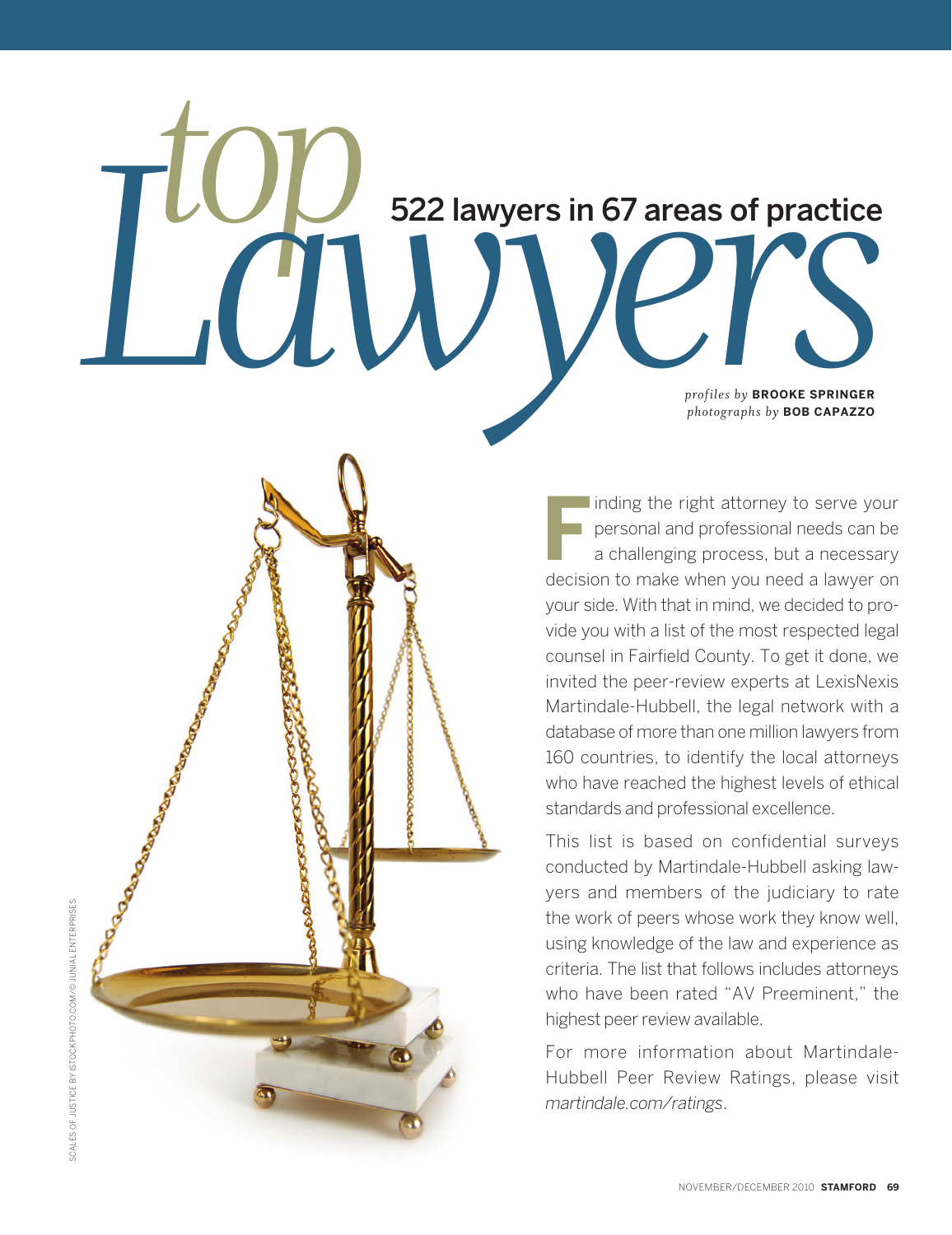## ADMINISTRATIVE

Gregory W. Altschuh<br>Westport 203-222-0579

David P. Atkins *Pullman & Comley* Bridgeport, pullcom.com

David W. Bogan *Robinson & Cole LLP* Stamford 203-462-7504 rc.com

Michael J. Cacace *Cacace, Tusch & Santagata* Stamford, lawcts.com

Francis J. Collins *Collins Hannafin Garamella Jaber & Tuozzolo PC* Danbur, chgjtlaw.com

Thomas A. Flaherty *Tierney, Zullo, Flaherty & Murphy* Norwalk, tzfmlaw.com Louis I. Gladstone

Fairfield, kleban-samor.com **Paul A. Lange<br>Stratford 203-375-7724** 

lopal.com Thomas F. Maxwell Jr. *Pullman & Comley* Bridgeport, pullcom.com

Edward J. Parr Jr. *Ury & Moskow* Fairfield, uryandmoskow.com

James E. Rice *Brody Wilkinson PC* Southport, brodywilk.com

#### ADMIRALTY AND MARITIME LAW

Lawrence I. Brown Westport 203-222-9099

Thomas M. Canevari *Freehill Hogan & Mahar LLP* Stratford, freehill.com

John B. Conway *Nourse & Bowles LLP* Greenwich 203-869-7887

Frank J. Gilbride II *Gilbride, Tusa, Last & Spellane LLC*

Greenwich, gtlslaw.com Gregory J. Ligelis *Robinson & Cole LLP* Stamford 203-462-7516 rc.com

Manuel R. Llorca *Llorca & Hahn LLP* Norwalk, llorcahahn.com Robert K. Marzik

Stratford. 203-375-4803 Robert C. Mirone<br>Old Greenwich 203-698-0552

Stephan Skoufalos *Skoufalos LLC* Stamford 203-325-9010 skoufalos.com

Thomas L. Tisdale *Tisdale Law Offices* Southport 203-254-8474 tisdale-law.com

#### ALTERNATIVE DISPUTE RESOLUTION AND **MEDIATION**

John Lloyd Anner III Greenwich 203-629-2700 Stephen J. Conover *Sandak Hennessey & Greco LLP* Stamford, shglaw.com Stewart I. Edelstein *Cohen and Wolf* Westport cohenandwolf.com

Madeleine F. Grossman *Levett Rockwood P.C.* Westport, levettrockwood.com

Barry C. Hawkins *Shipman & Goodwin LLP* Stamford, goodwin.com

Sandra P. Lax *Lax & Truax, LLC* Fairfield 203-254-987

Manuel R. Llorca *Llorca & Hahn LLP* Norwalk, llorcahahn.com

**70 MOFFLYMEDIA.COM**

#### Martin Mushkin Stamford 203-252-2357

Jay H. Sandak *Sandak Hennessey & Greco LLP* Stamford 203-883-9762 shglaw.com

Ronald Case Sharp *Pullman & Comley* Bridgeport, pullcom.com Frank J. Silvestri Jr.

*Levett Rockwood P.C.* Westport, levettrockwood.com Thomas H. Welby *Welby, Brady & Greenblatt* Stamford, wbgllp.com Andrew M. Zeitlin *Shipman & Goodwin LLP* Stamford, goodwin.com

#### ANTITRUST AND TRADE REGULATION

Gregory W. Altschuh Westport 203-222-0579

James L. Baldwin Jr. Stamford 203-968-7720 motts.com

Robert M. Frost Jr. *Zeldes, Needle & Cooper* Bridgeport, znclaw.com Frederick S. Gold *Shipman & Goodwin LLP* Stamford, goodwin.com

**Klaus H. Jander**<br>Greenwich 203-661-3232 Catherine E. M. Kortlandt

*Praxair, Inc.* Danbury 203-837-2173 praxair.com Anthony M. MacLeod

*Whitman Breed Abbott & Morgan LLC* Greenwich, wbamct.com

Brian E. Moran *Robinson & Cole LLP* Stamford 203-462-7512 rc.com

**Alan Neigher**<br>Westport 203-259-0599

# APPELLATE

David P. Atkins *Pullman & Comley* Bridgeport, pullcom.com

Robert S. Bello *Bello, Lapine & Cassone* Ridgefield, blc-law.com Stewart I. Edelstein *Cohen and Wolf* Westport, cohenandwolf.com

James R. Fogarty *Fogarty Cohen Selby & Nemiroff LLC* Greenwich, fcsn.com

David S. Golub *Silver Golub & Teitell LLP* Stamford, sgtlaw.com

**John R. Gulash Jr.**<br>Bridgeport 203-367-7440 Ronald E. Kowalski II

*Cacace, Tusch & Santagata* Stamford, lawcts.com Margaret A. Little Stratford 203-375-2844

Christopher P. McCormack *Pullman & Comley* Bridgeport, pullcom.com

**Paul J. Pacifico**<br>Westport 203-761-0644 James J. Ruane *Ruane Attorneys at Law* Greenwich, ctdwi.com Patricia C. Sullivan

*Cohen and Wolf* Westport, cohenandwolf.com

# BANKING

Charles P. Abate *Abate & Abate LLC* Stamford, abateandabate.com Glenn J. Angiolillo

203-912-5646 David P. Atkins *Pullman & Comley* Bridgeport, pullcom.com

Elizabeth J. Austin *Pullman & Comley* Stamford, pullcom.com Suzanne E. Baldasare

*McElroy, Deutsch, Mulvaney & Carpenter* Southport 203-319-4001 mdmc-law.com David A. Ball

*Cohen and Wolf* Bridgeport, cohenandwolf.com Duane L. Berlin *Lev & Berlin* Norwalk 203-838-8500 levberlin.com

James Berman *Zeisler & Zeisler* Bridgeport, zeislaw.com Richard A. Bieder

*Koskoff, Koskoff & Bieder* Bridgeport, koskoff.com Lawrence I. Brown Westport 203-222-9099 David P. Burke

*Cramer & Anderson LLP* Danbury, crameranderson.com Sheldon I. Cammaker *Emcor Group* Norwalk 203-849-7831

emcor.net Mark R. Carta *Rucci, Burnham, Carta & Carello* Darien 203-899-3300

rucciburnham.com Marie A. Casper *Zeldes, Needle & Cooper* Bridgeport, znclaw.com

Richard E. Castiglioni *Diserio Martin O'Connor & Castiglioni LLP* Stamford, dmoc.com

John B. Conway *Nourse & Bowles LLP* Greenwich, 203-869-7887 **Robert S. Cooper**<br>*Zeldes, Needle & Cooper*<br>Bridgeport, znclaw.com

W. James Cousins Jr. Ridgefield 203-438-9136 A. Peter Damia *Jones, Damia, Kaufman, Borofsky & DePaul*

Danbury danburyattorneys.com **Vincent J. Debo**<br>Weston 203-226-4849

Richard J. Diviney *Sherwood & Garlick* Westport 203-227-9585 Robert P. Dolian

*Cummings & Lockwood LLC* Stamford, cl-law.com Jack S. Dweck *The Dweck Law Firm* New Canaan, dwecklaw.com

Stewart I. Edelstein *Cohen and Wolf* Westport, cohenandwolf.com Henry Elstein *Elstein and Elstein*

Bridgeport, elstein-law.com Harold B. Finn III *Finn Dixon & Herling LLP* Stamford, fdh.com

John Wayne Fox *Curtis, Brinckerhoff & Barrett* Stamford, curtisbb.com

Monte E. Frank *Cohen and Wolf* Danbury, cohenandwolf.com

Steven M. Frederick *Wofsey, Rosen, Kweskin & Kuriansky* Stamford, wrkk.com David P. Friedman

*Murtha Cullina LLP* Stamford, murthalaw.com Mary A. Gambardella

*Wiggin and Dana LLP* Stamford, wiggin.com Irve J. Goldman *Pullman & Comley* Bridgeport, pullcom.com Richard W. Hanna *Talarico, Frizzell & Olivo* Danbury 203-792-8333

Matthew M. Hausman *Trumbull 203-375-6200* Paul G. Hughes

*Murtha Cullina LLP* Stamford, murthalaw.com Stuart M. Katz

**Lewis G. Schwartz**<br>Stamford 203-316-6311<br>goodwin.com James T. Shearin *Pullman & Comley* Bridgeport, pullcom.com H. William Shure *Pullman & Comley* Bridgeport 203-330-2232 pullcom.com Frank J. Silvestri Jr. *Levett Rockwood P.C.* Westport, levettrockwood.com Stephan Skoufalos *Skoufalos LLC* Stamford 203-325-9010 skoufalos.com Richard Slavin *Cohen and Wolf* Westport 203-222-1034 cohenandwolf.com John F. Stafstrom Jr. *Pullman & Comley* Bridgeport, pullcom.com Grove W. Stoddard *Pullman & Comley* Bridgeport, pullcom.com **David R. Tobin**<br>Old Greenwich 203-629-2483 Alexander J. Trembicki *Lynch, Trembicki and Boynton*

Westport

*LLC*

rc.com Steven M. Gold *Shipman & Goodwin LLP* Stamford, goodwin.com Irve J. Goldman *Pullman & Comley* Bridgeport, pullcom.com Jed Horwitt *Zeisler & Zeisler* Bridgeport, zeislaw.com

lynchtrembickiboynton.com Charles S. Tusa *Gilbride, Tusa, Last & Spellane* 

Greenwich, gtlslaw.com Frederic S. Ury *Ury & Moskow* Fairfield, urymoscow.com Thomas W. Van Lenten *Pinney Payne* Danbury, ppvlaw.com Douglas J. Varga *Zeldes, Needle & Cooper* Zeldes, Needle & Coope<br>Bridgeport, znclaw.com Tom S. Ward Jr. *Ivey, Barnum & O'Mara* Greenwich, ibolaw.com Elliot R. Warren Westport 203-226-1716 Edward A. Weiss *Finn Dixon & Herling LLP* Stamford, fdh.com Nicholas E. Wocl *Tooher, Wocl & Leydon* Fairfield, tooherwocl.com Marc L. Zaken *Edwards Angell Palmer & Dodge LLP* Stamford 203-353-6819 eapdlaw.com Richard D. Zeisler *Zeisler & Zeisler* Bridgeport, zeislaw.com Andrew M. Zeitlin *Shipman & Goodwin LLP* Stamford, goodwin.com Michael S. Zetlin *Zetlin & De Chiara LLP* Stamford, zdlaw.com **BANKRUPTCY** Elizabeth J. Austin *Pullman & Comley* Stamford, pullcom.com James Berman *Zeisler & Zeisler* Bridgeport, zeislaw.com Thomas J. Cahill **nas J. Carlill**<br>nwich 203-622-9177 John F. Carberry *Cummings & Lockwood LLC* Stamford, cl-law.com **Joseph L. Clasen**<br>Robinson & Cole LLP *Robinson & Cole LLP* Stamford 203-462-7510

**Paul E. Knag**<br>*Murtha Cullina LLP*<br>Stamford, murthalaw.com Craig I. Lifland *Zeisler & Zeisler* Bridgeport, zeislaw.com Maximino Medina Jr. *Zeldes, Needle & Cooper* Bridgeport, znclaw.com Charles M. Needle *Zeldes, Needle & Cooper* Bridgeport, znclaw.com H. William Shure *Pullman & Comley* Bridgeport 203-330-2232 pullcom.com Douglas P. Taber ford 203-316-7555 gecapital.com David B. Zabel *Cohen and Wolf* Bridgeport, cohenandwolf.com Richard D. Zeisler *Zeisler & Zeisler* Bridgeport, zeislaw.com Andrew M. Zeitlin *Shipman & Goodwin LLP* Stamford, goodwin.com **BUSINESS** Ernest N. Abate *Abate & Abate LLC* Stamford, abateandabate.com John L. Altieri Jr. *Boutin & Altieri* Fairfield, boutinlaw.com Elizabeth J. Austin *Pullman & Comley* Stamford, pullcom.com Richard Berkowitz *Berkowitz, Trager & Trager* Westport, bertralaw.com Jennifer N. Boyd *Boyd & Associates LLC* **Norwalk** boydandassociates.com Richard G. Brodrick *Kelley Drye & Warren LLP* Stamford, kelleydrye.com Jacob P. Bryniczka *Berchem, Moses & Devlin* Westport, bmdlaw.com Thomas J. Cahill Greenwich 203-622-9177 John W. Cannavino *Cummings & Lockwood LLC* Stamford, cl-law.com **Marie A. Casper**<br>*Zeldes, Needle & Cooper*<br>Bridgeport, znclaw.com Robert B. Clark *Clark Law Offices* Trumbull 203-375-5775 arkattorney.con Robert S. Cooper *Zeldes, Needle & Cooper* Bridgeport, znclaw.com Seth L. Cooper *Brody Wilkinson PC* Southport, brodywilk.com W. James Cousins Jr. Ridgefield 203-438-9136 Michael Nicholas Delgass Westport 203-255-010 sontagadvisory.com David L. Dephtereos Westport, dephtereoslaw.com Ralph P. Dupont *The Dupont Law Firm* Stamford, dupont-law.com Janice H. Eiseman *Cummings & Lockwood LLC* Stamford, cl-law.com **James R. Fogarty**<br>Fogarty Coben Selby & *Fogarty Cohen Selby & Nemiroff LLC* Greenwich, fcsn.com Andrew L. Gaboriault Westport 203-226-0712 Jack D. Garamella *Collins Hannafin Garamella Jaber & Tuozzolo P.C.* Danbury, chgjtlaw.com Frederick S. Gold *Shipman & Goodwin LLP* Stamford, goodwin.com

**522 TOP** 

*Cohen and Wolf* Bridgeport, cohenandwolf.com Joel M. Kaye joelkaye.com

Irving J. Kern

*Cohen and Wolf* Bridgeport, cohenandwolf.com Mark A. Kirsch *Cohen and Wolf* Bridgeport, cohenandwolf.com

Gary S. Klein *Sandak Hennessey & Greco LLP* Stamford 203-883-9762

shglaw.com C. Robert Knight *Dreier LLP*

Stamford 203-425-9500 dreierllp.com Van Z. Krikorian

*Global Gold Corporation* Greenwich 203-422-2300 globalgoldcorp.com

Robert C.E. Laney *Ryan Ryan Deluca LLP* nobort olar aanog<br>Ryan Ryan Deluca LLP<br>Stamford, ryandelucalaw.com

Bennett H. Last *Gilbride, Tusa, Last & Spellane LLC* Greenwich, gtlsny.com

Craig I. Lifland *Zeisler & Zeisler* Bridgeport, zeislaw.com

Margaret A. Little at Strate 2014<br>Ord 203-375-2844 Manuel R. Llorca

*Llorca & Hahn LLP* Norwalk, llorcahahn.com **Gordon M. Lucey**<br>Stamford 203-431-8269

Christopher P. McCormack *Pullman & Comley*

Bridgeport, pullcom.com Edward P. McCreery III *Pullman & Comley* Bridgeport, pullcom.com

Maximino Medina Jr. *Zeldes, Needle & Cooper* Bridgeport, znclaw.com

**Jonathan B. Mills**<br>*Cummings & Lockwood LLC*<br>Stamford, cl-law.com Robert C. Mirone

Old Greenwich 203-698-0552 Radovan I. Pavelic

*Pavelic Law Firm LLC* Westport 203-637-4883 William J. Phelan *Phelan & Mitri*

Norwalk, pmchart.com Elliott B. Pollack *Pullman & Comley* Bridgeport, pullcom.com

Michael G. Proctor *Pullman & Comley* Bridgeport, pullcom.com

Judy A. Rabkin *Levett Rockwood P.C.* Westport, levettrockwood.com

Robert W. Reeves *Cummings & Lockwood LLC* Stamford, cl-law.com

Timothy G. Ronan *Pullman & Comley* Stamford, pullcom.com

Richard L. Rose *Fox Rothschild LLP* Stamford 203-425-9500 foxrothschild.com

Darien 203-899-3300 rucciburnham.com Morton R. Ruden *Westport 203-454-0909*

Robert H. Rubin *Berkowitz, Trager & Trager* Westport, bertralaw.com Joseph J. Rucci Jr. *Rucci, Burnham, Carta &* 

*Carello*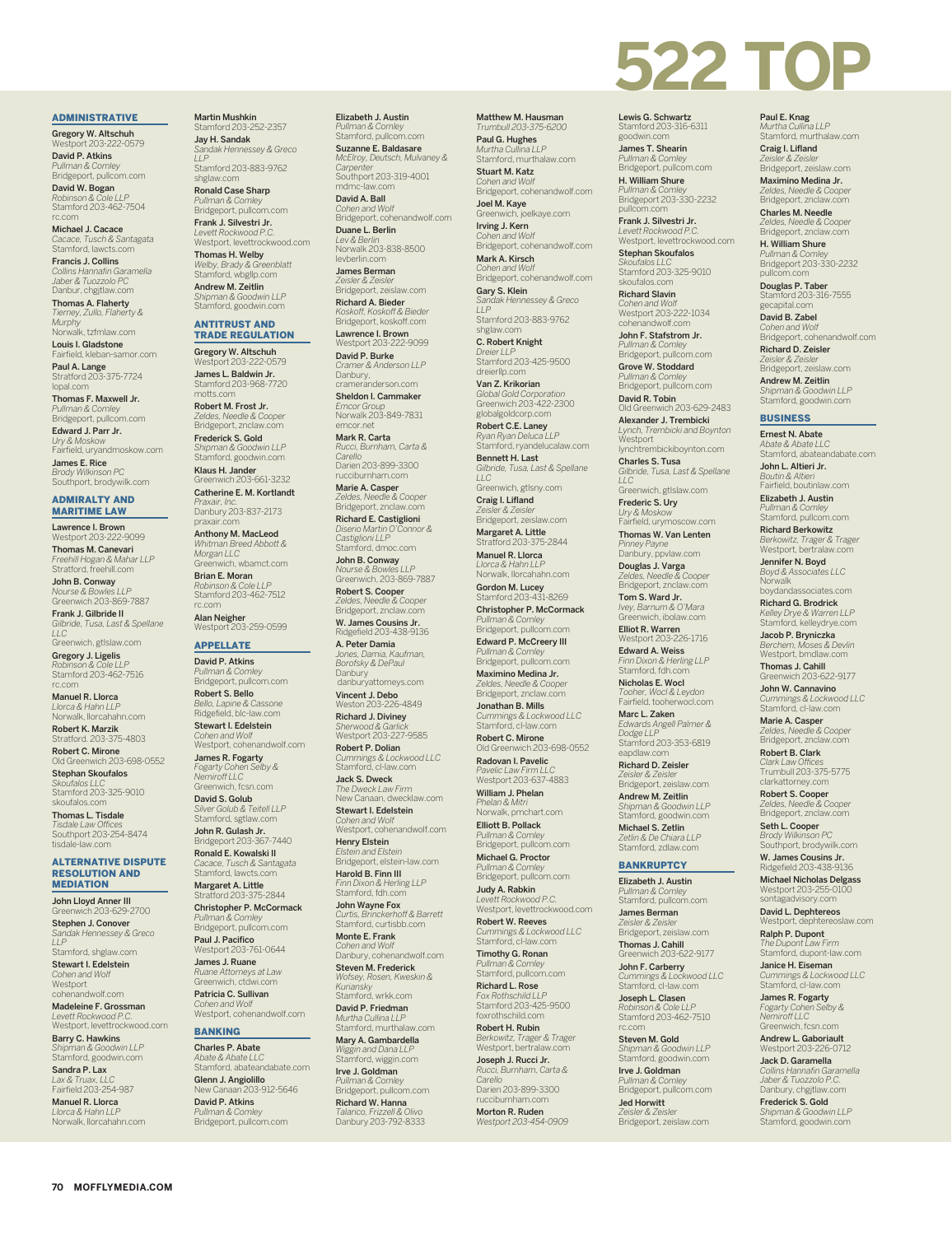

Thomas D. Goldberg *Day Pitney LLP* Stamford 203-977-7594 daypitney.co

Forrest Lee Griffith III *Day Pitney LLP* Stamford 203-977-7317

daypitney.com Nancy A. D. Hancock *Pullman & Comley* Stamford, pullcom.com Michael F. Horgan Jr.

*Begos Horgan & Brown* Westport, begoshorgan.com Howard C. Kaplan

*Wofsey, Rosen, Kweskin & Kuriansky* Stamford, wrkk.com Charles B. Kaufmann III *Shipman & Goodwin LLP*

Greenwich, goodwin.com Robert K. Lesser *Lesser & Lieberthal* Bridgeport 203-336-1811 George C. McKinnis

*McKinnis Law Offices* Shelton, mlawtek.com Charles M. Needle

*Zeldes, Needle & Cooper* Bridgeport, znclaw.com Kent S. Nevins *Shipman & Goodwin LLP* Stamford, goodwin.com

William A. Perrone *Wiggin and Dana LLP* Stamford, wiggin.com

Robert W. Reeves *Cummings & Lockwood LLC* Stamford, cl-law.com

Joseph J. Rucci Jr. *Rucci, Burnham, Carta & Carello* Darien 203-899-3300 rucciburnham.com

Alexander W. Samor *Kleban & Samor*

Southport kleban-samor.com Jay H. Sandak *Sandak Hennessey & Greco LLP* Stamford 203-883-9762

shglaw.com Richard A. Sarner Stamford 203-967-8899 sarnerlaw.com

Lewis G. Schwartz Stamford 203-316-6311 goodwin.com

Ronald Case Sharp *Pullman & Comley* Bridgeport, pullcom.com Ronald L. Sheiman

Westport 203-259-0599 Steven B. Steinmetz

*Ivey, Barnum & O'Mara* Greenwich, ibolaw.com Robert J. Sullivan Jr. Westport 203-227-1404 Robert L. Teicher

*Brody Wilkinson PC* Southport, brodywilk.com

**Vincent S. Tirola**<br>*Halloran & Sage LLP*<br>Westport, halloran-sage.com

Briggs L. Tobin *General Electric Company* Fairfield 203-373-3525 ge.com

**Al P. Trebing**<br>Al P. Trebing & Associates<br>New Canaan 203-972-5856

**Frank P. Trotta Jr.**<br>Greenwich 203-661-6706 Thomas J. Walsh Jr.

*Brody Wilkinson PC* Southport, brodywilk.com Michael L. Widland

*Shipman & Goodwin LLP* Greenwich, goodwin.com Charles J. Willinger Jr. *Willinger, Willinger & Bucci* Bridgeport 203-366-3939 wwblaw.com

#### CHARITABLE GIVING

Daniel L. Daniels *Wiggin and Dana LLP* Stamford, wiggin.com

Carolyn A. Reers *Cummings & Lockwood LLC* Stamford 203-351-4285 cl-law.com

Joseph J. Rucci Jr. *Rucci, Burnham, Carta & Carello* Darien 203-899-3300

rucciburnham.com Frederick M. Sembler

Stamford, fmsemblerpllc.com Gina D. Silvestri *Cummings & Lockwood LLC* Stamford, cl-law.com Conrad Teitell

*Cummings & Lockwood LLC* Stamford, cl-law.com CIVIL LITIGATION

# Arthur D. Friedman

*Friedman, Newman, Levy, Sheehan & Carolan* Fairfield, fmnlaw.com

Benjamin H. Green *Zeichner Ellman & Krause LLP* Greenwich, zeklaw.com Robert H. Hall

Newtown 203-426-9101 Michael P. Koskoff

*Koskoff, Koskoff & Bieder* Bridgeport, koskoff.com Thomas P. Lambert *Halloran & Sage LLP* Westport, halloran-sage.com

Scott R. Lucas *Lucas Bagnell LLC* Westport 203-973-5260 -law.com

Noel R. Newman *Friedman, Newman, Levy, Sheehan & Carolan* Fairfield, fmnlaw.com

Shelley R. Sadin *Zeldes, Needle & Cooper* Bridgeport, znclaw.com

Jacob D. Zeldes *Zeldes, Needle & Cooper* Bridgeport, znclaw.com

# CIVIL RIGHTS

Thomas W. Bucci *Willinger, Willinger & Bucci* Bridgeport 203-366-3939 wwblaw.com

Mark R. Carta *Rucci, Burnham, Carta & Carello* Darien 203-899-3300 rucciburnham.com

David M. Cohen *Wofsey, Rosen, Kweskin & Kuriansky* Stamford, wrkk.com

**Emanuel Margolis**<br>Wofsey Rosen Kweskin & *Wofsey, Rosen, Kweskin & Kuriansky*

Stamford, wrkk.com Judith A. Mauzaka *Weinstein, Weiner, Ignal, Napolitano & Shapiro*

Bridgeport, wwinslaw.com Robert B. Mitchell *Mitchell & Sheahan* Stratford

mitchellandsheahan.com Thomas P. O'Dea Jr.

*Halloran & Sage LLP* Westport, halloran-sage.com Antonio Ponvert III *Koskoff, Koskoff & Bieder* Bridgeport, koskoff.com

Burton M. Weinstein *Weinstein, Weiner, Ignal, Napolitano & Shapiro* Bridgeport, wwinslaw.com

#### **COMMERCIAL LITIGATION**

John L. Altieri Jr. *Boutin & Altieri* Fairfield, boutinlaw.com Thomas M. Canevari *Freehill Hogan & Mahar LLP* Stratford, freehill.com John F. Carberry

*Cummings & Lockwood LLC* Stamford, cl-law.com Robert B. Clark

*Clark Law Offices* Trumbull 203-375-5775 clarkattorney.com Stephen J. Conover *Sandak Hennessey & Greco* 

*LLP* Stamford, shglaw.com

**Seth L. Cooper**<br>*Brody Wilkinson PC*<br>Southport, brodywilk.com James G. Dowling Jr.

*Pullman & Comley* Bridgeport, pullcom.com Donald R. Gustafson

*Shipman & Goodwin LLP* Stamford, goodwin.com

**Paul A. Lange**<br>Stratford 203-375-7724 lopal.com Raymond A. Levites

*Levites & Associates* Westport 203-226-9393 Charles M. Needle

*Zeldes, Needle & Cooper* Bridgeport, znclaw.com

**Frank Fritz Ober**<br>*Brody Wilkinson PC*<br>Southport, brodywilk.com Charles W. Pieterse

*Whitman Breed Abbott & Morgan LLC* Greenwich, wbamct.com

James A. Shanman *Edwards Angell Palmer & Dodge LLP* Stamford 203-353-6825

eapdlaw.com Thomas J. Walsh Jr.

*Brody Wilkinson PC* Southport, brodywilk.com Michael L. Widland *Shipman & Goodwin LLP* Greenwich, goodwin.com

#### **COMMERCIAL** REAL ESTATE

Frank Lewis Baker III *Robinson & Cole LLP* Stamford 203-462-7501 rc.com

Jerome Berkman *Day Pitney LLP* Stamford 203-977-7369 daypitney.com Ira W. Bloom

*Berchem, Moses & Devlin* Westport, bmdlaw.com

Ward Frank Cleary *Curtis, Brinckerhoff & Barrett* Stamford, curtisbb.com Robert S. Cooper *Zeldes, Needle & Cooper*

Bridgeport, znclaw.com Steven L. Elbaum

*Robinson & Cole LLP* Stamford 203-462-7526 rc.com

Geoffrey F. Fay *Pullman & Comley* Stamford, pullcom.com Kenneth M. Gammill *Robinson & Cole LLP* Stamford, rc.com

Donald R. Gustafson *Shipman & Goodwin LLP* Stamford, goodwin.com

William J. Hennessey Jr. *Sandak Hennessey & Greco LLP*

Stamford 203-883-9762 shglaw.com Michael J. Hinton

*Cummings & Lockwood LLC* Stamford, cl-law.com Kay Parker Jex

Canaan, kayjex.com Mark A. Kirsch *Cohen and Wolf* Bridgeport, cohenandwolf.com Robert K. Lesser *Lesser & Lieberthal* Bridgeport 203-336-1811 Jonathan B. Mills

*Cummings & Lockwood LLC* Stamford, cl-law.com James D'Alton Murphy

Thomas M. Murtha *Maher & Murtha* Bridgeport maherandmurtha.com Steven M. O'Connor *O'Connor Redd LLP* Brookfield oconnorlawfirm.com Lorraine Slavin *Day Pitney LLP* Greenwich 203-862-7840 daypitney.com Thomas H. Welby *Welby, Brady & Greenblatt* Stamford, wbgllp.com Michael S. Zetlin *Zetlin & De Chiara LLP* Stamford, zdlaw.com **CONSUMER** Christopher D. Bernard *Koskoff, Koskoff & Bieder* Bridgeport, koskoff.com Irve J. Goldman *Pullman & Comley* Bridgeport, pullcom.com **CONTRACT** Mary A. Gambardella *Wiggin and Dana LLP* Stamford, wiggin.com Steven M. Gold *Shipman & Goodwin LLP* Stamford, goodwin.com Catherine E. M. Kortlandt *Praxair, Inc.* Danbury 203-837-2173 praxair.com **COPYRIGHT** K. Bradford Adolphson *Ware, Fressola, Van Der Sluys* 

*& Adolphson* Monroe 203-261-1234 wfva.net Gregory J. Battersby *Grimes & Battersby L.L.P.* Norwalk, gandb.com Mary-Ellen M. Devlin *Boehringer Ingelheim Pharmaceuticals* Ridgefield

*LLC*

ssjr.com Gene S. Winter *St. Onge Steward Johnston* 

*& Reens*

ssjr.com CORPORATE David I. Albin *Finn Dixon & Herling LLP* Stamford, fdh.com Gregory W. Altschuh Westport 203-222-0579 Arthur H. Amron *Wexford Capital LLC* Greenwich, Wexford.com Glenn J. Angiolillo New Canaan 203-912-5646 John Lloyd Anner III Greenwich 203-629-2700 Duane L. Berlin *Lev & Berlin* Norwalk 203-838-8500 levberlin.com

Stamford 203-324-6155

rdg.boehringer-ingelheim.com Jules E. Goldberg *Buckley, Maschoff & Talwalkar* 

New Canaan, bmtpatent.com Barry Kramer *Edwards Angell Palmer & Dodge LLP* Stamford 203-353-6818 eapdlaw.com Harley I. Lewin *McCarter & English* Stamford, mccarter.com Barry R. Lipsitz Monroe 203-459-0200 patlawfirm.com Stephen P. McNamara *St. Onge Steward Johnston & Reens* Stamford 203-324-6155

*Gregory and Adams* Wilton, gregoryandadams.com Kent S. Nevins *Shipman & Goodwin LLP* Stamford, goodwin.com Judy A. Rabkin

*Levett Rockwood P.C.* Westport, levettrockwood.com Steven B. Steinmetz *Ivey, Barnum & O'Mara* Greenwich, ibolaw.com Thomas W. Van Lenten

*Pinney Payne* Danbury, ppvlaw.com Tom S. Ward Jr. *Ivey, Barnum & O'Mara* Greenwich, ibolaw.com

Judy K. Weinstein *Neubert, Pepe & Monteith* Fairfield, npmlaw.com

#### COMMUNICATIONS AND MEDIA

John Lloyd Anner III Greenwich 203-629-2700<br>**David W. Bogan**<br>*Robinson & Cole LLP*<br>Stamford 203-462-7504

rc.com George C. McKinnis

*McKinnis Law Offices* Shelton, mlawtek.com Martin Mushkin Stamford 203-252-2357

Alan Neigher Westport 203-259-0599

E. Gabriel Perle *Ohlandt, Greeley, Ruggiero & Perle* Stamford, ogrp.com Thomas H. Welby *Welby, Brady & Greenblatt* Stamford, wbgllp.com

#### COMPLIANCE AND LEGAL POLICY

Alexander Dimitrief *General Electric Company* Fairfield 203-373-2233 ge.com

# **CONDEMNATION**

Jonathan S. Bowman

#### *Cohen and Wolf* Bridgeport, cohenandwolf.com

**CONSTITUTIONAL** Stamford 203-968-6486

Jewel H. Grutman

Antonio Ponvert III *Koskoff, Koskoff & Bieder* Bridgeport, koskoff.com **CONSTRUCTION** Stephen J. Conover *Sandak Hennessey & Greco* 

Stamford, shglaw.com Francis P. Donelan Norwalk 203-849-7874 emcor.net Regina M. Flaherty *Fox Rothschild LLP* Stamford 203-425-1524 foxrothschild.com Lawrence Gochberg<br>Stamford 203-348-6478 John H. Kane *Robinson & Cole LLP* Stamford 203-462-7563

*LLP*

rc.com Howard C. Kaplan *Wofsey, Rosen, Kweskin & Kuriansky* Stamford, wrkk.com Neal L. Moskow *Ury & Moskow* Fairfield urymoskow.com

NOVEMBER/DECEMBER 2010 **STAMFORD 71**

nssf.org

ge.com Michael J. Hinton *Cummings & Lockwood LLC* Stamford, cl-law.com Jon T. Hirschoff *Finn Dixon & Herling LLP* Stamford, fdh.com Paul G. Hughes *Murtha Cullina LLP* Stamford, murthalaw.com Klaus H. Jander Greenwich 203-661-3232 Charles B. Kaufmann III *Shipman & Goodwin LLP* Greenwich, goodwin.com Lawrence G. Keane Newtown 203-426-1320

Jennifer N. Boyd *Boyd & Associates LLC* Norwalk boydandassociates.com William J. Britt *Brody Wilkinson PC* Southport, brodywilk.com Seth O. L. Brody *Brody Wilkinson PC* Southport, brodywilk.com Andrew G. Brucker Norwalk 203-866-9600 Mary Ellen Burns<br>Stamford 203-327-4998 Sheldon I. Cammaker *Emcor Group* Norwalk 203-849-7831 emcor.net Ward Frank Cleary *Curtis, Brinckerhoff & Barrett* Stamford, curtisbb.com William J. Collier Jr. *Collier, Halpern, Newberg, Nolletti & Bock* Stamford, chnnb.com Rick Cotton *General Electric Company* Fairfield, nbcuni.com Vincent J. Debo Weston 203-226-4849 Brackett B. Denniston III *General Electric Company* Fairfield, ge.com David L. Dephtereos Westport, dephtereoslaw.com Richard J. Di Marco *Cohen and Wolf* Westport 203-222-1034 Brett W. Dixon *Finn Dixon & Herling LLP* Stamford, fdh.com Ilene J. Feldman *Collins & Feldman* Fairfield 203-254-2277 Harold B. Finn III *Finn Dixon & Herling LLP* Stamford, fdh.com Regina M. Flaherty **Fox Rothschild LLI** Stamford 203-425-1524 foxrothschild.com Thomas A. Flaherty *Tierney, Zullo, Flaherty & Murphy* Norwalk, tzfmlaw.com Andrew L. Gaboriault Westport 203-226-0712 Leslie E. Grodd *Halloran & Sage LLP* Westport, halloran-sage.com Nancy A. D. Hancock *Pullman & Comley* Stamford, pullcom.com Michael J. Herling *Finn Dixon & Herling LLP* Stamford, fdh.com Donald A. Herner *Herner & Associates* Stamford, hernergilbert.com Thomas H. Hill *General Electric Company* Fairfield 203-373-2685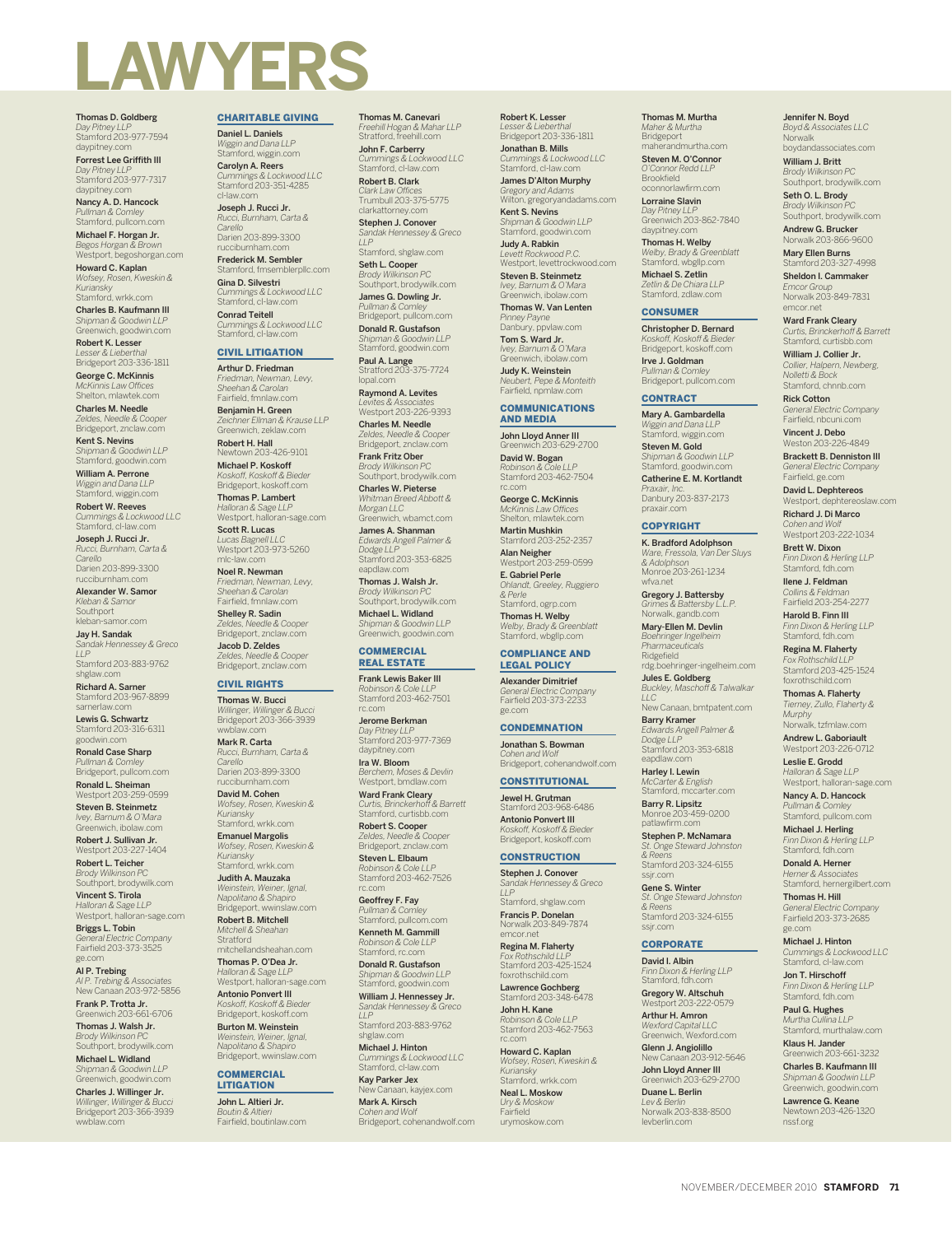Irving J. Kern *Cohen and Wolf* Bridgeport, cohenandwolf.com

Raymond A. Levites *Levites & Associates* Westport 203-226-9393 Joseph L. Lincoln

*GE Equipment Svcs.* Norwalk 203-706-6334 ge.com Charles T. Locke

*Locke & Herbert* Stamford 203-969-6030 Fredric S. London

*OMI Corporation* Stamford 203-353-5900 omicorp.com

Anthony R. Lorenzo *Wofsey, Rosen, Kweskin & Kuriansky* Stamford, wrkk.com Mark Lowell Lubin

Norwalk 203-750-5567 Gordon M. Lucey<br>Stamford 203-431-8269

Anthony M. MacLeod *Whitman Breed Abbott & Morgan LLC* Greenwich, wbamct.com

Charles E. Matthews Jr. *EQ Corp.* Norwalk 203-354-3668 eqcorp.com

Richard P. McGrath *Murtha Cullina LLP* Stamford, murthalaw.com

Amy Lin Meyerson *Meyerson, Amy Lin* Weston, almesq.com

Herbert H. Moorin *Pullman & Comley* Bridgeport, pullcom.com

D. Robert Morris *Pullman & Comley* Bridgeport, pullcom.com Blake T. Newton III

*Swisher International, Inc.* Darien Radovan I. Pavelic

*Pavelic Law Firm LLC* Westport 203-637-4883 S. Giles Payne

*Brody Wilkinson PC* Southport, brodywilk.com

William A. Perrone *Wiggin and Dana LLP* Stamford, wiggin.com William A. Phillips

*More Phillips & Duncan* Greenwich 203-629-2611 Glenn M. Reisman

*Reisman Law Firm* Shelton, corporate.ge.com Ellis F. Rinaldi

*Rinaldi, Finkelstein & Franklin* Greenwich, starwood.com Richard L. Rose *Fox Rothschild LLP* Stamford 203-425-9500 foxrothschild.com

Jeffrey M. Rubin *Odyssey American Reinsurance Corporation* Stamford, trg.com

Alexander W. Samor *Kleban & Samor* Southport, kleban-samor.com

Stephen L. Sanetti *Sturm, Ruger & Company, Inc.* Southport

W. Parker Seeley Jr. *Seeley & Berglass* Southport seeleyberglass.com

Ronald Case Sharp *Pullman & Comley* Bridgeport, pullcom.com

Ronald L. Sheiman t 203-259-0599

Frank E. Sisson III Westport 203-965-5965 Richard Slavin *Cohen and Wolf* Westport 203-222-1034 cohenandwolf.com

Stanley A. Solomon Stamford 203-674-3000

**72 MOFFLYMEDIA.COM**

John F. Spindler *Cummings & Lockwood LLC* Stamford, cl-law.com

John F. Stafstrom Jr. *Pullman & Comley* Bridgeport, pullcom.com Richard H. Stein Stamford 203-352-8300 David S. Stein

*Vision LP* Stamford visionfinancialmarkets.com Michael K. Stone GE Capital Services and GE

Capital Stamford 203-357-4413 gecapital.com Douglas P. Taber

Stamford 203-316-7555 gecapital.com David R. Tobin Old Greenwich 203-629-2483

Charles S. Tusa *Gilbride, Tusa, Last & Spellane LLC* Greenwich, gtlslaw.com

**Howard R. Udell**<br>Stamford 203-588-7020<br>pharma.com

Damon N. Vocke *General Reinsurance Corporation*

Stamford, genre.com Kevin A. Walsh *Whitman Breed Abbott & Morgan LLC* Greenwich, wbamct.com

Edward A. Weiss *Finn Dixon & Herling LLP* Stamford, fdh.com Michael L. Widland *Shipman & Goodwin LLP* Greenwich, goodwin.com

John T. Willett *Xerox Corporation* Norwalk

Alan B. Winsor *Stolt-Nielsen USA Inc.* Norwalk, stolt.com

Martin F. Wolf *Cohen and Wolf* Bridgeport, cohenandwolf.com

# CRIMINAL

Robert S. Bello *Bello, Lapine & Cassone* Ridgefield, blc-law.com William M. Bloss *Koskoff, Koskoff & Bieder* Bridgeport, koskoff.com Gerald E. Bodell Westport 203-341-0702

Andrew B. Bowman *Byelas & Neigher* Westport 203-259-0599 Deirdre M. Daly

*Daly & Pavlis* Southport, dalypavlis.com Salvatore C. De Piano

*DePiano, Gentile, Czepiga, & Soares* Bridgeport 203-335-3187

Anthony J. DePanfilis *DePanfilis & Vallerie* Norwalk, dandvlaw.com Robert M. Frost Jr.

*Zeldes, Needle & Cooper* Bridgeport, znclaw.com Edward J. Gavin

*Meehan, Meehan & Gavin* Bridgeport, meehanlaw.com

**David S. Golub**<br>*Silver Golub & Teitell LLP*<br>Stamford, sgtlaw.com **John R. Gulash Jr.**<br>Bridgeport 203-367-7440

**Mark H. Henderson**<br>Wofsey, Rosen, Kweskin &<br>Kuriansky<br>Stamford, wrkk.com

**Dan E. LaBelle**<br>Halloran & Sage LLP<br>Westport, halloran-sage.com

**Emanuel Margolis**<br>Wofsey, Rosen, Kweskin &<br>Kuriansky<br>Stamford, wrkk.com

Thomas F. Maxwell Jr. *Pullman & Comley* Bridgeport, pullcom.com

Alfred U. Pavlis *Daly & Pavlis* Southport, dalypavlis.com Harold James Pickerstein *McElroy, Deutsch, Mulvaney & Carpenter* Southport 203-319-4003

mdmc-law.com James J. Ruane *Ruane Attorneys at Law* Greenwich, ctdwi.com

Philip D. Russell *Greenwich*  greenwichlegal.com Shelley R. Sadin *Zeldes, Needle & Cooper* Bridgeport, znclaw.com

Robert J. Sullivan Jr. Westport 203-227-1404 Elliot R. Warren

Westport 203-226-1716 Burton M. Weinstein *Weinstein, Weiner, Ignal, Napolitano & Shapiro* Bridgeport, wwinslaw.com Jacob D. Zeldes

*Zeldes, Needle & Cooper* Bridgeport, znclaw.com

# CRIMINAL, WHITE COLLAR

Thomas J. Cahill

Greenwich 203-622-9177 Michael G. Considine *Day Pitney LLP* Stamford 203-977-7330

daypitney.com Raymond A. Levites *Levites & Associates* Westport 203-226-9393 Stanley A. Twardy Jr. *Day Pitney LLP* Stamford 203-977-7368 daypitney.com

# EDUCATION

Donald F. Houston *Durant, Nichols, Houston, Hodgson & Cortese-Costa* Bridgeport 203-366-3438

durantnic.com **Carolyn R. Linsey**<br>*Jeffers Cowherd P.C.*<br>Fairfield, jeffers-law.com Martin F. Wolf *Cohen and Wolf*

Bridgeport, cohenandwolf.com ELDER

# Deborah S. Breck

*Pullman & Comley* Bridgeport, pullcom.com Linda L. Eliovson *Linda L. Eliovoson & Associates* Fairfield elderlawconnecticut.com

**Richard S. Fisher**<br>*Cacace, Tusch & Santagata*<br>Stamford, lawcts.com

Richard S. Land *Chipman, Mazzucco, Land & Pennarola* Danbury, danburylaw.com Greta E. Solomon

*Cohen and Wolf* Westport 203-222-1034

# ENERGY David A. Ball

*Cohen and Wolf* Bridgeport, cohenandwolf.com David W. Bogan *Robinson & Cole LLP* Stamford 203-462-7504

rc.com Catherine E. M. Kortlandt

*Praxair, Inc.* Danbury 203-837-2173 praxair.com James E. Rice *Brody Wilkinson PC* Southport, brodywilk.com ENTERTAINMENT AND SPORTS

**522 TOP** 

**Alan Donaldson**<br>*Davidson, Dawson & Clark LLP*<br>New Canaan 203-966-8759 davidsondawson.com Linda L. Eliovson *Linda L. Eliovoson & Associates* Fairfield elderlawconnecticut.com Everett Fisher *Fogarty Cohen Selby & Nemiroff LLC* Greenwich, yahoo.com Charles P. Flynn Wilton, cpfpc Gerald M. Fox Jr. *Fox & Fox* Stamford 203-348-7733 Stanley B. Garrell *Miller, Garrell & Walsh* Fairfield, lawmgw.com Robert T. Gilhuly *Cummings & Lockwood LLC* Greenwich, cl-law.com Leslie E. Grodd *Halloran & Sage LLP* Westport, halloran-sage.com Robert H. Hall Newtown 203-426-9101 Richard W. Hanna *Talarico, Frizzell & Olivo* Danbury 203-792-8333 Mark E. Haranzo *Wiggin and Dana LLP* Stamford, wiggin.com Jevera Kaye Hennessey *Kaye and Hennessey* Greenwich, kayehenlaw.com Cameron F. Hopper *Hopper & Staplefield* Greenwich 203-629-1100 Robert L. Julianelle *Schine, Julianelle & Antonucci* Westport 203-226-6861 Richard S. Land *Chipman, Mazzucco, Land &* 

Howard S. Tuthill III *Cummings & Lockwood LLC* Stamford, cl-law.com Gayle Brian Wilhelm *Cummings & Lockwood LLC* Stamford, cl-law.com Arthur C. Williams Southport 203-256-4791

**FAMILY** Elaine S. Amendola *Amendola & Amendola* Fairfield, amendolalaw.com G. Kenneth Bernhard *Cohen and Wolf* Westport 203-222-1034 cohenandwolf.com Michael Boyle Danbury immigrantcenter.com Alexander Breiner *Meyers Breiner & Kent* Fairfield, mbnllp.com Christopher C. Burdett Stamford 203-327-6767 Gary I. Cohen Stamford 203-622-8787 giclaw.com Thomas D. Colin *Schoonmaker, George & Colin* Greenwich, sgcfamlaw.com **Wayne D. Effron**<br>Greenwich 203-622-1160<br>effronlaw.com Gaetano Ferro *Marvin and Ferro* New Canaan marvinandferro.com William T. Fitzmaurice Stamford 203-326-5145 Gerald M. Fox Jr. *Fox & Fox* Stamford 203-348-7733 John Wayne Fox *Curtis, Brinckerhoff & Barrett* Stamford, curtisbb.com Cynthia Coulter George *Schoonmaker, George & Colin* Greenwich, sgcfamlaw.com Louis I. Gladstone Fairfield, kleban-samor.com Mark H. Henderson *Wofsey, Rosen, Kweskin & Kuriansky* Stamford, wrkk.com Kathleen A. Hogan *Rutkin and Oldham LLC* Greenwich, rutkinoldham.com Jocelyn B. Hurwitz *Cohen and Wolf* Bridgeport, cohenandwolf.com Richard G. Kent *Meyers Breiner & Kent* Fairfield, mbnllp.com John F. Lambert *Bentley, Mosher, Babson & Lambert* Greenwich, AttysBentley.com

Sandra P. Lax *Lax & Truax, LLC* Fairfield 203-254-9877 Ellen B. Lubell estport, ellenlubell.com Morton E. Marvin *Marvin and Ferro* New Canaan 203-966-9655 Michael A. Meyers *Meyers Breiner & Kent* Fairfield, mbnllp.com **Hilary B. Miller**<br>Greenwich ct-di nwich, ct-divorce.com Andrew P. Nemiroff *Fogarty Cohen Selby & Nemiroff LLC* Greenwich 203-661-1000

fcsn.com Robert J. Nicola *Owens, Schine & Nicola* Trumbull, osn-pc.com Edward Nusbaum *Nusbaum & Parrino* Westport nusbaumparrino.com Sarah S. Oldham *Rutkin and Oldham LLC* Westport 203-227-7301 rutkinoldham.com

# E. Gabriel Perle *Ohlandt, Greeley, Ruggiero & Perle*

Stamford, ogrp.com ENVIRONMENTAL Edmund J. Boutin

*Boutin & Altieri* Fairfield, boutinlaw.com Charles K. Campbell Jr.

*Pullman & Comley* Stamford, pullcom.com Robert J. Cooney

*Williams, Cooney & Sheehy* Trumbull 203-380-1741 Pamela K. Elkow *Robinson & Cole LLP* Stamford 203-462-7548

rc.com<br>Michael I Hinton **Michael J. Hinton**<br>*Cummings & Lockwood LLC*<br>Stamford, cl-law.com

Gary S. Klein *Sandak Hennessey & Greco LLP*

Stamford 203-883-9762 shglaw.com Dan E. LaBelle

*Halloran & Sage LLP* Westport, halloran-sage.com Christopher P. McCormack *Pullman & Comley* Bridgeport, pullcom.com

James D'Alton Murphy *Gregory and Adams* Wilton, gregoryandadams.com

**Barry J. Trilling**<br>W*iggin and Dana LLP*<br>Stamford, wiggin.com James P. White Jr.

*Pullman & Comley* Bridgeport, pullcom.com ESTATE PLANNING

Martin J. Albert

*Pennarola* Danbury, danburylaw.com Charles E. Mosher *Bentley, Mosher, Babson &* 

*Lambert*

cl-law.com Edward F. Rodenbach *Cummings & Lockwood LLC* Greenwich, cl-law.com James M. Rubino Stamford, attorneyrubino.com Richard A. Sarner Stamford 203-967-8899 sarnerlaw.com **Paul S. Sarno**<br>Westport 203-227-0743

Leland C. Selby *Fogarty Cohen Selby & Nemiroff LLC* Greenwich, fcsn.com Frederick M. Sembler Stamford , fmsemblerpllc.com Gina D. Silvestri *Cummings & Lockwood LLC* Stamford, cl-law.com Frank E. Sisson III Westport 203-965-5965 Greta E. Solomon *Cohen and Wolf* Westport 203-222-1034 Richard H. Stein Stamford 203-352-8300 Conrad Teitell *Cummings & Lockwood LLC* Stamford, cl-law.com

Greenwich, AttysBentley.com John R. Musicaro Jr. *Cummings & Lockwood LLC* Stamford, cl-law.com Ronald B. Noren *Brody Wilkinson PC* Southport, brodywilk.com S. Giles Payne *Brody Wilkinson PC* Southport, brodywilk.com Arthur G. Potts Jr. *Blair & Potts* Stamford, blairandpotts.com Carolyn A. Reers *Cummings & Lockwood LLC* Stamford 203-351-4285

*Cohen and Wolf* Westport, cohenandwolf.com David F. Babson *Bentley, Mosher, Babson & Lambert*

Greenwich, AttysBentley.com Nancy E. Blair *Blair & Potts* Stamford, blairandpotts.com Samuel L. Braunstein

*Braunstein and Todisco* Fairfield, btlawfirm.com William J. Britt

*Brody Wilkinson PC* Southport, brodywilk.com South Port ...<br>Seth O. L. Brody *Brody Wilkinson PC* Southport, brodywilk.com

Douglas R. Brown *Brody Wilkinson PC* Southport, brodywilk.com Charles E. Coates III

*Whitman Breed Abbott & Morgan LLC* Greenwich, wbamct.com Milton L. Cohn Fairfield 203-319-9332

Daniel L. Daniels *Wiggin and Dana LLP* Stamford, wiggin.com

**Amy L. Y. Day**<br>Westport 203-571-1244<br>daylevy.com B. Cort Delany

*Cummings & Lockwood LLC* Greenwich, cl-law.com Michael Nicholas Delgass *Westport 203-255-0100* sontagadvisory.com Richard J. Di Marco *Cohen and Wolf* Westport 203-222-1034 Edward H. Dietrich Westport 203-222-7600 Richard J. Diviney *Sherwood & Garlick* Westport 203-227-9585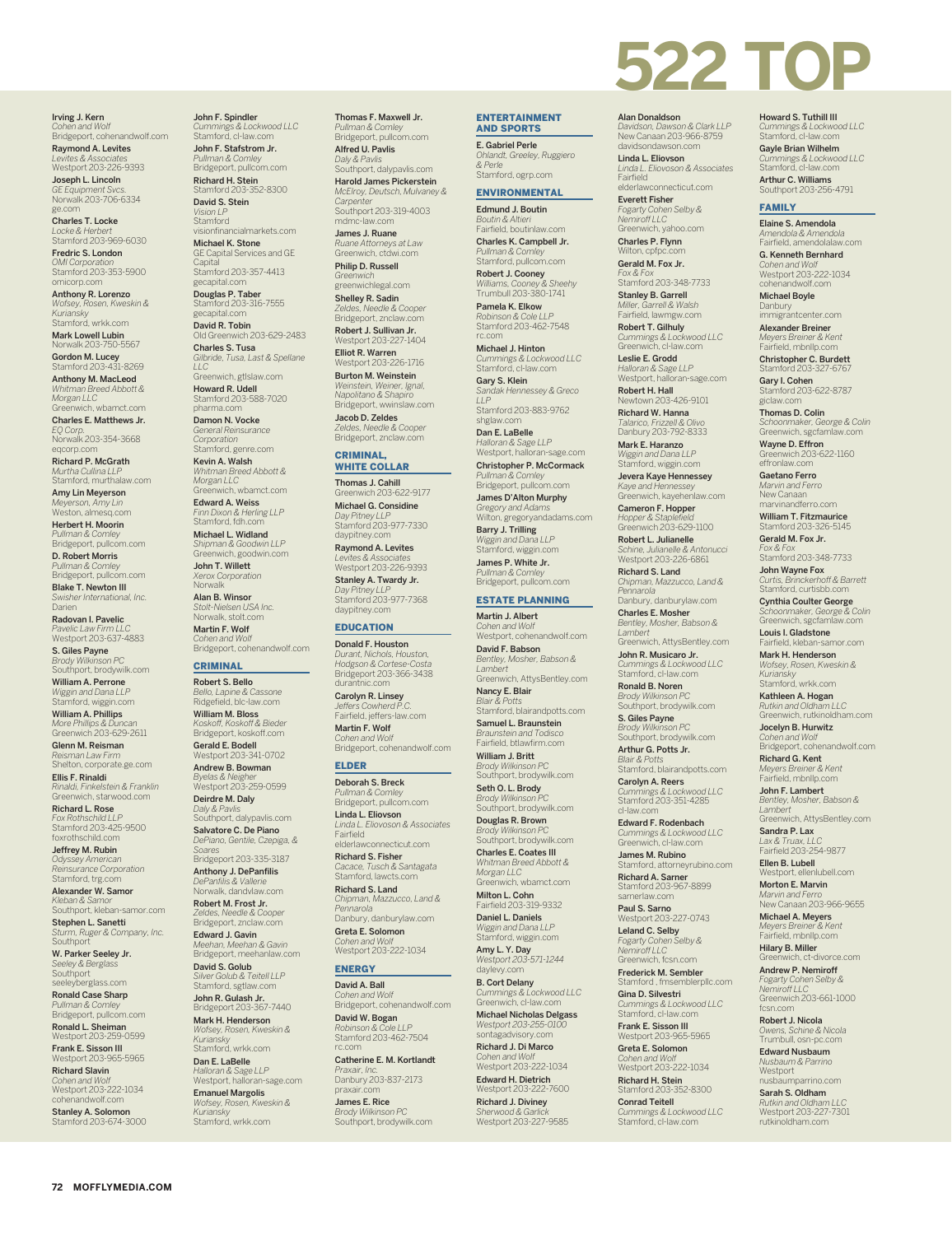

**Anthony A. Piazza**<br>*Piazza, Simmons & Grant*<br>Stamford, anthonypiazza.com Arnold H. Rutkin *Rutkin and Oldham LLC* Greenwich 203-227-7301 Samuel V. Schoonmaker III

*Schoonmaker, George & Colin* Greenwich, sgcfamlaw.com Thomas M. Shanley

*Shanley, Thomas M.* Greenwich 203-622-9004 **Jeroll R. Silverberg**<br>New Canaan 203-966-9547

Barbara Kahn Stark

*Stark, Barbara Kahn* Westport 203-838-5750 Paul T. Tusch

*Cacace, Tusch & Santagata* Stamford, lawcts.com Gerald T. Weiner

*Weinstein, Weiner, Ignal, Napolitano & Shapiro* Bridgeport, wwinslaw.com

Lawrence P. Weisman *Halloran & Sage LLP* Westport, halloran-sage.com

**James Wu**<br>Koskoff, Koskoff & Bieder<br>Bridgeport, koskoff.com

# FINANCE

Frank Lewis Baker III *Robinson & Cole LLP* Stamford 203-462-7501 rc.com

Paul M. Berg *Berkowitz, Trager & Trager* Westport, bertralaw.com John F. Carberry

*Cummings & Lockwood LLC* Stamford, cl-law.com Mark R. Carta

*Rucci, Burnham, Carta & Carello* Darien 203-899-3300 rucciburnham.com

Joseph L. Clasen *Robinson & Cole LLP* Stamford 203-462-7510 rc.com

Steven L. Elbaum *Robinson & Cole LLP* Stamford 203-462-7526 rc.com

Frederick S. Gold *Shipman & Goodwin LLP* Stamford, goodwin.com Steven M. Gold

*Shipman & Goodwin LLP* Stamford, goodwin.com Donald A. Herner

*Herner & Associates* Stamford, hernergilbert.com Jed Horwitt

*Zeisler & Zeisler* Bridgeport, zeislaw.com Ernest M. Lorimer

*Finn Dixon & Herling LLP* Stamford, fdh.com Edward P. McCreery III

*Pullman & Comley* Bridgeport, pullcom.com Radovan I. Pavelic

*Pavelic Law Firm LLC* Westport 203-637-4883 Michael G. Proctor

*Pullman & Comley* Bridgeport, pullcom.com

Judy A. Rabkin *Levett Rockwood P.C.* Westport, levettrockwood.com Glenn M. Reisman

*Reisman Law Firm* Shelton, corporate.ge.com Newton B. Schott Jr.

*PIMCO Funds Distributors LLC* Stamford, pimcofunds.com Stuart L. Sindell Stamford 212-906-7078

wdr.com David A. Swerdloff *Day Pitney LLP* Stamford 203-977-7334 daypitney.com

**Douglas P. Taber**<br>Stamford 203-316-7555<br>gecapital.com Thomas W. Van Lenten

*Pinney Payne* Danbury, ppvlaw.com Judy K. Weinstein *Neubert, Pepe & Monteith* Fairfield, npmlaw.com

# GENERAL PRACTICE

Daniel F. Caruso *Owens, Schine & Nicola*

Trumbull, osn-pc.com John B. Conway *Nourse & Bowles LLP* Greenwich, 203-869-7887

Allan P. Cramer *Cramer & Ahern* Westport, cramerahern.com

Salvatore C. DePiano *DePiano, Gentile, Czepiga, & Soares* Bridgeport 203-335-3187

Charles P. Flynn Wilton, cpfp

A. Reynolds Gordon *Gordon & Denicola* Bridgeport 203-335-1183 millerandgordon.com Arnold Henson

Old Greenwich 203-883-1025 William J. Kupinse Jr. *Goldstein and Peck* Bridgeport goldsteinandpeck.com Randolph T. Lovallo Ridgefield 203-431-8281 **Gordon M. Lucey**<br>Stamford 203-431-8269 George J. Markley Fairfield 203-259-1177 **Alan Neigher**<br>Westport 203-259-0599 Gordon R. Paterson *Paterson & Roberts* Stamford 203-322-2101 Kenneth B. Povodator Stamford 203-977-4088 William F. L. Rodgers *Sugarbrook Law Center* Newtown 203-270-8879 Roger M. Rodwin aford, rodwinro grod@mindspring.com Merton Sarnoff Stamford 203-359-0830 Gerald C. Shea *Shea & Shea* Westport, shea.com Michael Sherman *Sherman & Richichi* Stamford 203-316-8841 Joseph H. Spain 1111**. Spain**<br>1203-655-1264 David R. Tobin

Id Greenwich 203-629-2483 **Frank P. Trotta Jr.**<br>Greenwich 203-661-6706 John H. Welch Jr. *Winnick, Vine, Welch & Teodosio* Shelton, wvwtlaw.com Robert B. Wise Stamford 203-359-8877 **GOVERNMENT** G. Kenneth Bernhard *Cohen and Wolf* Westport 203-222-1034 cohenandwolf.com Ira W. Bloom *Berchem, Moses & Devlin* Westport, bmdlaw.com Edmund J. Boutin *Boutin & Altieri* Fairfield, boutinlaw.com Charles W. Fleischmann *Bai, Pollock, Blueweiss & Mulcahey* Shelton, baipollock.com Stephen P. Fogerty *Halloran & Sage LLP* Westport, halloran-sage.com

# HEALTH CARE

Monte E. Frank *Cohen and Wolf* Danbury, cohenandwolf.com Michael N. LaVelle *Pullman & Comley* Bridgeport, pullcom.com Frank W. Murphy *Tierney, Zullo, Flaherty & Murphy* Norwalk, tzfmlaw.com William J. Phelan *Phelan & Mitri* Norwalk, pmchart.com Robert A. Rhodes *Halloran & Sage LLP* Westport, halloran-sage.com Shelley R. Sadin *Zeldes, Needle & Cooper* Bridgeport, znclaw.com H. William Shure *Pullman & Comley* Bridgeport 203-330-2232 pullcom.com Patricia C. Sullivan *Cohen and Wolf* Westport, cohenandwolf.com John H. Welch Jr. *Winnick, Vine, Welch & Teodosio* Shelton, wvwtlaw.com

Kathleen M. Byrne *Byrne & Lacobelle* Trumbull 203-787-7000 Robert B. Clark

*Clark Law Offices* Trumbull 203-375-5775 clarkattorney.com

Linda L. Eliovson *Linda L. Eliovoson & Associates* Fairfield

elderlawconnecticut.com<br>Thomas A. Flaherty Thomas A. Flaherty *Tierney, Zullo, Flaherty & Murphy*

Norwalk, tzfmlaw.com John D. Jessep *Koskoff, Koskoff & Bieder*

Bridgeport, koskoff.com **Paul E. Knag**<br>*Murtha Cullina LLP*<br>Stamford, murthalaw.com

Joel H. Lichtenstein *Koskoff, Koskoff & Bieder* Bridgeport, koskoff.com

Kathleen Lenehan Nastri *Koskoff, Koskoff & Bieder*

Bridgeport, koskoff.com Elliott B. Pollack *Pullman & Comley* Bridgeport, pullcom.com

**James B. Rosenblum**<br>Rosenblum & Newfield LLC<br>Stamford, jbresq.com

Frank J. Silvestri Jr. *Levett Rockwood P.C.* Westport, levettrockwood.com

Jonathan B. Tropp *Day Pitney LLP* Stamford 203-977-7337 daypitney.com

Judy K. Weinstein *Neubert, Pepe & Monteith* Fairfield, npmlaw.com

Frank N. Zullo *Tierney, Zullo, Flaherty & Murphy* Norwalk 203-853-7000

#### HOMELAND SECURITY

Stanley A. Twardy Jr. *Day Pitney LLP* Stamford 203-977-7368 daypitney.com

#### IMMIGRATION

Jonathan E. Avirom *Avirom & Associates* Westport 203-222-9355 Michael Boyle

Danbury immigrantcenter.com **Julie B. Krasnogor**<br>*Krasnogor & Krasnogor LLP*<br>Stamford, krasnogor.com »

#### INSURANCE

John L. Altieri Jr. *Boutin & Altieri* Fairfield, boutinlaw.com **Patrick W. Begos**<br>*Begos Horgan & Brown*<br>Westport, begoshorgan.com Steven A. Burkhart

*BIC Corporation* Shelton, bicworld.com Mary Ellen Burns Stamford 203-327-4998

Ronald S. Gass Weston 203-227-9431 Edward J. Holahan Jr. *Holahan, Gumpper & Dowling* Fairfield, hganddlaw.com

John H. Kane *Robinson & Cole LLP* Stamford 203-462-7563

rc.com Karen L. Karpie *Murphy and Karpie* Bridgeport, murphykarpie.com

Thomas P. Lambert *Halloran & Sage LLP* Westport, halloran-sage.com Charles T. Lee

*McCarter & English* Stamford, mccarter.com Gregory J. Ligelis *Robinson & Cole LLP* Stamford 203-462-7516

rc.com Charles T. Locke *Locke & Herbert* Stamford 203-969-6030 Edward P. McCreery III

*Pullman & Comley* Bridgeport, pullcom.com

**Robert C. Mirone**<br>Old Greenwich 203-698-0552 Steven M. O'Connor *O'Connor Redd LLP* Brookfield oconnorlawfirm.com Joseph M. Pastore III *Fox Rothschild LLP* Stamford 203-425-1504

foxrothschild.com Jeffrey M. Rubin *Odyssey American Reinsurance Corporation*

Stamford, trg.com James A. Shanman *Edwards Angell Palmer & Dodge LLP* Stamford 203-353-6825

Thomas L. Tisdale *Tisdale Law Offices* Southport 203-254-8474 tisdale-law.com

#### INTELLECTUAL PROPERTY

eapdlaw.com

K. Bradford Adolphson *Ware, Fressola, Van Der Sluys & Adolphson* Monroe 203-261-1234 wfva.net

James L. Baldwin Jr. Stamford 203-968-7720 motts.com

Gregory J. Battersby *Grimes & Battersby L.L.P.* Norwalk, gandb.com

Paul M. Berg *Berkowitz, Trager & Trager* Westport, bertralaw.com **Thomas A. Briody**<br>Wilton 203-762-8479

Henry D. Coleman *Coleman Sudol Sapone* Bridgeport, patentassets.com

W. James Cousins Jr. Ridgefield 203-438-9136 Mary-Ellen M. Devlin

*Boehringer Ingelheim Pharmaceuticals* **Ridgefield** rdg.boehringer-ingelheim.com James R. Frederick *Ware, Fressola, Van Der Sluys & Adolphson* Monroe 203-261-1234

wfva.net

Alfred A. Fressola *Ware, Fressola, Van Der Sluys & Adolphson* Monroe 203-261-1234 wfva.net

Stephan Skoufalos *Skoufalos LLC* Stamford 203-325-9010 skoufalos.com INVESTMENT Richard G. Brodrick *Kelley Drye & Warren LLP* Stamford, kelleydrye.com Jeffrey B. Cobb *Cobb & Associates PC* Westport 203-349-8231 **Michael J. Herling**<br>Finn Dixon & Herling LLP<br>Stamford, fdh.com Kevin T. Hoffman Greenwich, kthoffman.com Van Z. Krikorian *Global Gold Corporation* Greenwich 203-422-2300 globalgoldcorp.com Newton B. Schott Jr. *PIMCO Funds Distributors LLC* Stamford, pimcofunds.com Daniel L. Schwartz *Day Pitney LLP* Stamford 203-977-7536 daypitney.com David A. Swerdloff *Day Pitney LLP* Stamford 203-977-7334 daypitney.com LABOR AND EMPLOYMENT Richard Berkowitz *Berkowitz, Trager & Trager* Westport, bertralaw.com Robert G. Brody **Brody & Associa Westport** brodyandassociates.com Thomas W. Bucci *Willinger, Willinger & Bucci* Bridgeport 203-366-3939 wwblaw.com Steven A. Burkhart *BIC Corporation* Shelton, bicworld.com Richard E. Castiglioni *Diserio Martin O'Connor & Castiglioni LLP* Stamford, dmoc.com **Craig L. Cohen**<br>Weston 203-227-7972 David M. Cohen *Wofsey, Rosen, Kweskin & Kuriansky* Stamford, wrkk.com Victoria deToledo *Casper & deToledo LLC* Stamford, cadetlaw.com E. Terry Durant *Durant, Nichols, Houston, Hodgson & Cortese-Costa* Bridgeport 203-366-3438 durantnic.com Jack S. Dweck *The Dweck Law Firm* New Canaan, dwecklaw.com Kathryn Emmett *Emmett & Glander* Stamford emmettandglander.com A. Robert Fischer *Jackson Lewis LLP* Stamford<br>jacksonlewis.com Stephen P. Fogerty *Halloran & Sage LLP* Westport, halloran-sage.com Monte E. Frank *Cohen and Wolf* Danbury, cohenandwolf.com Robin G. Frederick *Shipman & Goodwin LLP* Stamford, goodwin.com Steven M. Frederick *Wofsey, Rosen, Kweskin & Kuriansky* Stamford, wrkk.com Mary A. Gambardella *Wiggin and Dana LLP* Stamford, wiggin.com **Peter E. Gillespie**<br>Westport 203-227-7000

Jules E. Goldberg *Buckley, Maschoff & Talwalkar LLC* New Canaan, bmtpatent.com

Paul D. Greeley *Ohlandt, Greeley, Ruggiero & Perle* Stamford 203-327-4500 ogrp.com

Clarence A. Green *Perman & Green* Stratford, pgpatent.com

Charles W. Grimes *Grimes & Battersby LLP* Norwalk, gandb.com

Barry Kramer *Edwards Angell Palmer & Dodge LLP* Stamford 203-353-6818 eapdlaw.com

Harley I. Lewin *McCarter & English* Stamford, mccarter.com Stanley H. Lieberstein

*St. Onge Steward Johnston & Reens,*  Stamford 203-324-6155

**Barry R. Lipsitz**<br>Monroe 203-459-0200<br>patlawfirm.com Stephen P. McNamara *St. Onge Steward Johnston & Reens* Stamford 203-324-6155

ssjr.com Amy Lin Meyerson *Meyerson, Amy Lin* Weston, almesq.com

Hilary B. Miller Greenwich, ct-divorce.com Brian E. Moran *Robinson & Cole LLP* Stamford 203-462-7512

Eric Charles Osterberg *Fox Rothschild LLP* Stamford 203-425-1510 foxrothschild.com

rc.com

E. Gabriel Perle *Ohlandt, Greeley, Ruggiero & Perle*

Stamford, ogrp.com Stephen L. Sanetti *Sturm, Ruger & Company, Inc.* Southport

Edward R. Scofield *Zeldes, Needle & Cooper* Bridgeport, znclaw.com

James T. Shearin *Pullman & Comley* Bridgeport, pullcom.com

Jonathan B. Tropp *Day Pitney LLP* Stamford 203-977-7337 daypitney.com

Gene S. Winter *St. Onge Steward Johnston & Reens* Stamford 203-324-6155 ssjr.com

#### INTERNAL INVESTIGATIONS

Stanley A. Twardy Jr. *Day Pitney LLP* Stamford 203-977-7368 daypitney.com INTERNATIONAL Jeffrey B. Cobb *Cobb & Associates PC* Westport 203-349-8231 Forrest Lee Griffith III *Day Pitney LLP* Stamford 203-977-7317 daypitney.com William J. Phelan *Phelan & Mitri* Norwalk, pmchart.com

Michael G. Considine *Day Pitney LLP* Stamford 203-977-7330 daypitney.com

NOVEMBER/DECEMBER 2010 **STAMFORD 73**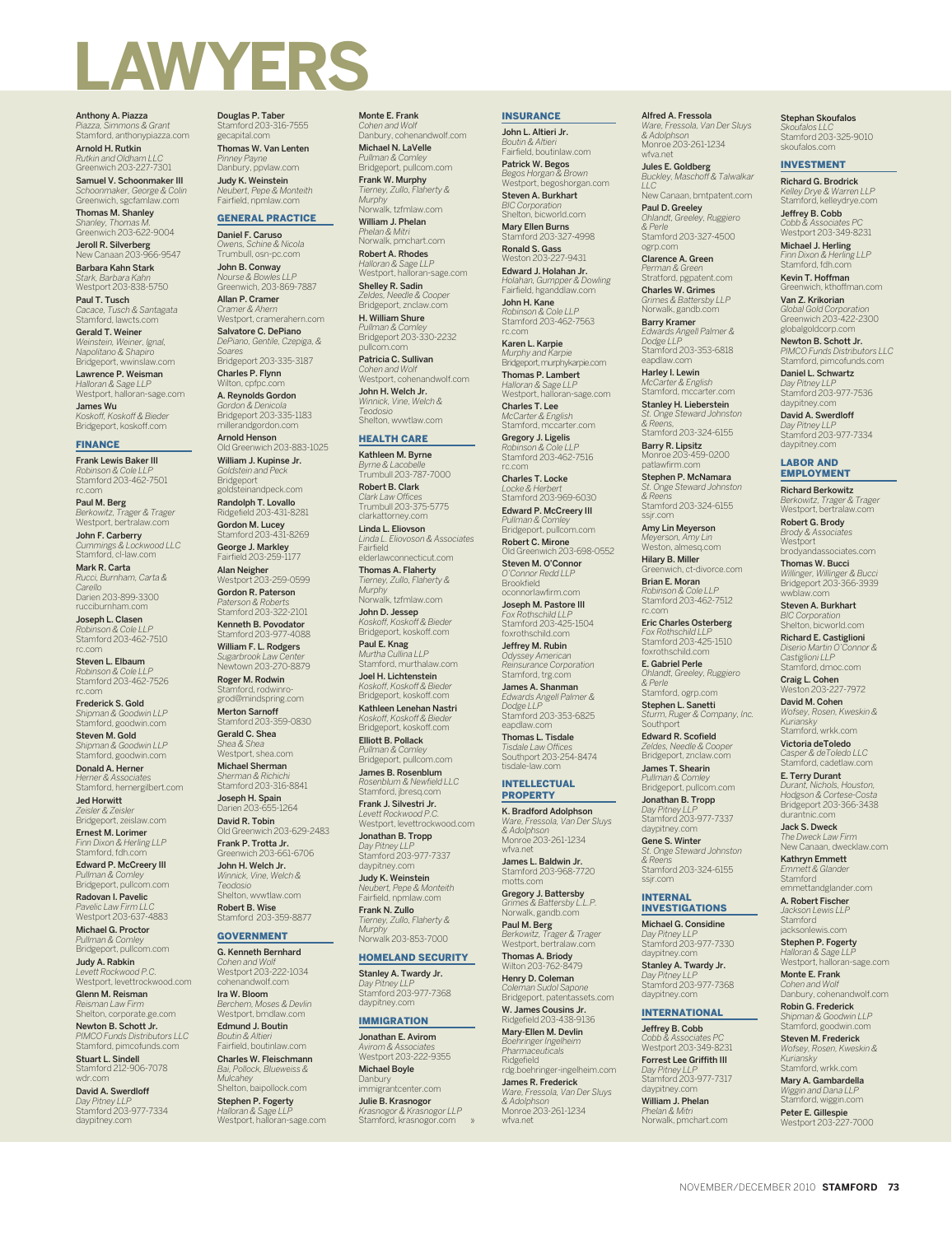Christopher M. Hodgson *Durant, Nichols, Houston, Hodgson & Cortese-Costa* Bridgeport 203-366-3438 durantnic.com

Donald F. Houston *Durant, Nichols, Houston, Hodgson & Cortese-Costa* Bridgeport 203-366-3438 durantnic.com

Michael P. Kaelin *Cummings & Lockwood LLC* Stamford 203-351-4106 cl-law.com

Stuart M. Katz *Cohen and Wolf* Bridgeport, cohenandwolf.com

C. Robert Knight *Dreier LL* Stamford 203-425-9500 dreierllp.com

Nancy DeFonce Lapera *Pullman & Comley* Bridgeport, pullcom.com

Michael N. LaVelle *Pullman & Comley* Bridgeport, pullcom.com

**Carolyn R. Linsey**<br>*Jeffers Cowherd P.C.*<br>Fairfield, jeffers-law.com

Christopher G. Martin *Martin Chioffi* Stamford 203-973-5220

mlc-law.com Judith A. Mauzaka *Weinstein, Weiner, Ignal,* 

*Napolitano & Shapiro* Bridgeport, wwinslaw.com Robert B. Mitchell *Mitchell & Sheahan*

**Stratford** mitchellandsheahan.com Herbert H. Moorin

*Pullman & Comley* Bridgeport, pullcom.com Frank W. Murphy

*Tierney, Zullo, Flaherty & Murphy* Norwalk, tzfmlaw.com Jonathan B. Orleans *Pullman & Comley*

Bridgeport 203-330-2129 pullcom.com David S. Poppick

*Epstein Becker & Green* Stamford, ebglaw.com Arthur G. Potts Jr.

*Blair & Potts* Stamford, blairandpotts.com

**Robert A. Rhodes**<br>*Halloran & Sage LLP*<br>Westport, halloran-sage.com Lewis G. Schwartz

Stamford 203-316-6311 goodwin.com Daniel L. Schwartz

*Day Pitney LLP* Stamford 203-977-7536 daypitney.com

Margaret M. Sheahan *Mitchell & Sheahan* Stratford mitchellandsheahan.com

Vincent S. Tirola *Halloran & Sage LLP* Westport, halloran-sage.com

Thomas L. Tisdale *Tisdale Law Offices* Southport 203-254-8474 tisdale-law.com Howard R. Udell

Stamford 203-588-7020 pharma.com

Douglas J. Varga *Zeldes, Needle & Cooper* Bridgeport, znclaw.com

David B. Zabel *Cohen and Wolf* Bridgeport, cohenandwolf.com

Marc L. Zaken *Edwards Angell Palmer & Dodge LLP* Stamford 203-353-6819 eapdlaw.com

**74 MOFFLYMEDIA.COM**

#### LEGAL ETHICS

John F. Spindler *Cummings & Lockwood LLC* Stamford, cl-law.com

## LEGAL MALPRACTICE

Victoria deToledo *Casper & deToledo LLC* Stamford, cadetlaw.com David P. Friedman

*Murtha Cullina LLP* Stamford, murthalaw.com Lawrence M. Lapine

*Bello, Lapine & Cassone* Stamford, blc-law.com Robert W. Lotty

*Jontos & Lotty* Fairfield 203-259-7009 Robert R. Sheldon *Tremont & Sheldon* Bridgeport 203-335-5145 tremont-sheldon.com

#### **LICENSING**

James L. Baldwin Jr. Stamford 203-968-7720 motts.com

#### LITIGATION

Charles P. Abate *Abate & Abate LLC Stamford, abateandabate.com*

Richard L. Albrecht *Cohen and Wolf* Bridgeport, cohenandwolf.com G. Kenneth Bernhard

*Cohen and Wolf* Westport 203-222-1034 cohenandwolf.com

Richard A. Bieder *Koskoff, Koskoff & Bieder* Bridgeport, koskoff.com

Gerald E. Bodell Westport 203-341-0702 Andrew B. Bowman *Byelas & Neigher* Westport 203-259-0599

Deborah S. Breck *Pullman & Comley* Bridgeport, pullcom.com

**Thomas W. Bucci**<br>Willinger, Willinger & Bucci<br>Bridgeport 203-366-3939<br>wwblaw.com

David P. Burke *Cramer & Anderson LLP*

Danbury crameranderson.com Steven A. Burkhart *BIC Corporation*

Shelton, bicworld.com **John W. Cannavino**<br>*Cummings & Lockwood LLC*<br>Stamford

cl-law.com Thomas F. Cerussi *Cerussi & Spring* Greenwich 203-661-4000

**Joseph L. Clasen**<br>*Robinson & Cole LLP*<br>Stamford 203-462-7510 rc.com

Thomas F. Clauss Jr. *Wiggin and Dana LLP* Stamford, wiggin.com

David M. Cohen *Wofsey, Rosen, Kweskin & Kuriansky* Stamford, wrkk.com

**Robert J. Cooney**<br>Williams, Cooney & Sheehy<br>Trumbull 203-380-1741 Deirdre M. Daly

*Daly & Pavlis* Southport, dalypavlis.com R. Cornelius Danaher Jr.

*Danaher, Lagnese & Sacco* Bridgeport danaherlagnese.com Charles A. Deluca

*Ryan Ryan Deluca LLP* Stamford, ryandelucalaw.com Alexander Dimitrief

*General Electric Company* Fairfield 203-373-2233 ge.com

#### Robert P. Dolian

*Cummings & Lockwood LLC* Stamford, cl-law.com **Michael A. Dowling**<br>Holahan, Gumpper & Dowling<br>Fairfield, hganddlaw.com

Ralph P. Dupont *The Dupont Law Firm* Stamford, dupont-law.com

**Jack S. Dweck**<br>*The Dweck Law Firm*<br>New Canaan, dwecklaw.com Kathryn Emmett *Emmett & Glander* Stamford

stamiord<br>emmettandglander.com Stephen A. Finn *Wofsey, Rosen, Kweskin &* 

*Kuriansky* Stamford, wrkk.com Charles W. Fleischmann *Bai, Pollock, Blueweiss &* 

*Mulcahey* Shelton, baipollock.com James R. Fogarty *Fogarty Cohen Selby & Nemiroff LLC*

Greenwich, fcsn.com Stephen P. Fogerty *Halloran & Sage LLP* Westport, halloran-sage.com

John Wayne Fox *Curtis, Brinckerhoff & Barrett* Stamford, curtisbb.com

James R. Frederick *Ware, Fressola, Van Der Sluys & Adolphson* Monroe 203-261-1234

wfva.net Steven M. Frederick *Wofsey, Rosen, Kweskin & Kuriansky* Stamford, wrkk.com

Martha J. Friar *Praxair, Inc.* Danbury 203-837-2114 praxair.com

David P. Friedman *Murtha Cullina LLP* Stamford, murthalaw.com

Robert M. Frost Jr. *Zeldes, Needle & Cooper* Bridgeport, znclaw.com

Jack D. Garamella *Collins Hannafin Garamella Jaber & Tuozzolo P.C.* Danbury, chgjtlaw.com

Edward J. Gavin *Meehan, Meehan & Gavin* Bridgeport, meehanlaw.com Louis I. Gladstone

Fairfield, kleban-samor.com David S. Golub *Silver Golub & Teitell LLP* Stamford, sgtlaw.com

Madeleine F. Grossman *Levett Rockwood P.C.* Westport, levettrockwood.com

Jewel H. Grutman Stamford 203-968-6486

**John R. Gulash Jr.**<br>Bridgeport 203-367-7440 Philip M. Halpern *Collier, Halpern, Newberg, Nolletti & Bock*

Stamford, chnnb.com Mark E. Haranzo *Wiggin and Dana LLP* Stamford, wiggin.com Matthew M. Hausman

Trumbull 203-375-6200 Mark H. Henderson

*Wofsey, Rosen, Kweskin & Kuriansky* Stamford, wrkk.com

**Kathleen A. Hogan**<br>*Rutkin and Oldham LLC*<br>Greenwich, rutkinoldham.com Edward J. Holahan Jr.

*Holahan, Gumpper & Dowling* Fairfield, hganddlaw.com James D. Horwitz *Koskoff, Koskoff & Bieder* Bridgeport, koskoff.com **Klaus H. Jander**<br>Greenwich 203-661-3232

Robert L. Julianelle *Schine, Julianelle & Antonucci* Westport 203-226-6861 Michael P. Kaelin *Cummings & Lockwood LLC* Stamford 203-351-4106

**522 TOP** 

**Margaret M. Sheahan**<br>*Mitchell & Sheahan*<br>Stratford<br>mitchellandsheahan.com James T. Shearin *Pullman & Comley* Bridgeport, pullcom.com Edward Maum Sheehy *Williams, Cooney & Shee*<br>Trumbull 203-380-1741 Trumbull 203-380-1741<br>**Jeroll R. Silverberg**<br>New Canaan 203-966-9547 Stuart L. Sindell Stamford 212-906-7078 wdr.com Paul A. Slager *Silver Golub & Teitell LLP* Stamford 203-325-4491 sgtlaw.com Robert J. Sullivan Jr. Westport 203-227-1404 Lynne J. Tomeny *Terex Corporation* Westport, terex.com Alexander J. Trembicki *Lynch, Trembicki and Boynton*

Westport

lynchtrembickiboynton.com Howard R. Udell *Stamford 203-588-7020* pharma.com Frederic S. Ury *Ury & Moskow* Fairfield, urymoskow.com Elliot R. Warren Westport 203-226-1716 Burton M. Weinstein *Weinstein, Weiner, Ignal, Napolitano & Shapiro* Bridgeport wwinslaw.com Bronislaw Winnick *Winnick, Vine, Welch & Teodosio* Shelton, wvwtlaw.com David B. Zabel

*Cohen and Wolf* Bridgeport, cohenandwolf.com Richard D. Zeisler *Zeisler & Zeisler* Bridgeport, zeislaw.com MARKETING Jacob P. Bryniczka *Berchem, Moses & Devlin* Westport, bmdlaw.com

**MEDICAL MALPRACTICE** Robert B. Adelman *Adelman Hirsch & Newman* Bridgeport, ahnlaw.com Christopher D. Bernard *Koskoff, Koskoff & Bieder* Bridgeport, koskoff.com Stewart M. Casper *Casper & deToledo LLC* Stamford, cadetlaw.com R. Cornelius Danaher Jr. *Danaher, Lagnese & Sacco* Bridgeport danaherlagnese.com Arthur D. Friedman *Friedman, Newman, Levy, Sheehan & Carolan* Fairfield, fmnlaw.com Joram Hirsch *Adelman Hirsch & Newman* Bridgeport, ahnlaw.com James D. Horwitz *Koskoff, Koskoff & Bieder* Bridgeport, koskoff.comJohn D. Jessep *Koskoff, Koskoff & Bieder* Bridgeport, koskoff.com Karen L. Karpie *Murphy and Karpie* Bridgeport, murphykarpie.com Michael P. Koskoff *Koskoff, Koskoff & Bieder* Bridgeport, koskoff.com Lawrence M. Lapine *Bello, Lapine & Cassone* Stamford, blc-law.com Joel H. Lichtenstein *Koskoff, Koskoff & Bieder* Bridgeport, koskoff.com

Garie J. Mulcahey *Bai, Pollock, Blueweiss & Mulcahey* Shelton, baipollock.com **Frank W. Murphy**<br>*Tierney, Zullo, Flaherty &<br>Murphy*<br>Norwalk, tzfmlaw.com Thomas M. Murtha *Maher & Murtha* Bridgeport maherandmurtha.com Catherine S. Nietzel *Ryan Ryan Deluca LLP* Stamford, ryandelucalaw.com Thomas P. O'Dea Jr. *Halloran & Sage LLP* Westport, halloran-sage.com Edward Vincent O'Hanlan *Robinson & Cole LLP* Stamford 203-462-7556

rc.com Sarah S. Oldham *Rutkin and Oldham LLC* Westport 203-227-7301 rutkinoldham.com Jonathan B. Orleans *Pullman & Comley* Bridgeport 203-330-2129 pullcom.com Eric Charles Osterberg *Fox Rothschild LLP* Stamford 203-425-1510 foxrothschild.com Paul J. Pacifico *Westport 203-761-0644* Edward J. Parr Jr. *Ury & Moskow* Fairfield, uryandmoskow.com Alfred U. Pavlis *Daly & Pavlis* Southport, dalypavlis.com William A. Phillips *More Phillips & Duncan* Greenwich 203-629-2611 Harold James Pickerstein<br>McElroy, Deutsch, Mulvanev & *McElroy, Deutsch, Mulvaney & Carpenter* Southport 203-319-4003

mdmc-law.com Charles W. Pieterse *Whitman Breed Abbott & Morgan LLC* Greenwich, wbamct.com Paul E. Pollock *Bai, Pollock, Blueweiss & Mulcahey* Shelton, baipollock.com Antonio Ponvert III *Koskoff, Koskoff & Bieder* Bridgeport, koskoff.com Robert A. Rhodes *Halloran & Sage LLP* Westport, halloran-sage.com Edward F. Rodenbach *Cummings & Lockwood LLC* Greenwich, cl-law.com Timothy G. Ronan *Pullman & Comley* Stamford, pullcom.com **James B. Rosenblum**<br>*Rosenblum & Newfield LLC*<br>Stamford, jbresq.com James J. Ruane *Ruane Attorneys At Law* Greenwich, ctdwi.com Jeffrey M. Rubin *Odyssey American Reinsurance Corporation* Stamford, trg.com Philip D. Russell Greenwich greenwichlegal.com Arnold H. Rutkin *Rutkin and Oldham LLC* Greenwich 203-227-7301 Daniel E. Ryan III *Ryan Ryan Deluca LLP* Stamford, ryandelucalaw.com **Paul S. Sarno**<br>Westport 203-227-0743 Jennifer Scantling *Greenwich*  Edward R. Scofield *Zeldes, Needle & Cooper* Bridgeport, znclaw.com Frederick M. Sembler Stamford, fmsemblerpllc.com

John H. Kane *Robinson & Cole LLP* Stamford 203-462-7563 rc.com

cl-law.com

Karen L. Karpie *Murphy and Karpie* Bridgeport, murphykarpie. com

Gary S. Klein *Sandak Hennessey & Greco LLP* Stamford 203-883-9762

shglaw.c **Paul E. Knag**<br>*Murtha Cullina LLP*<br>Stamford, murthalaw.com

C. Robert Knight *Dreier LLP* Stamford 203-425-9500

dreierllp.com Ronald E. Kowalski II

*Cacace, Tusch & Santagata* Stamford, lawcts.com William J. Kupinse Jr. *Goldstein and Peck* Bridgeport

goldsteinandpeck.com Dan E. LaBelle *Halloran & Sage LLP* Westport, halloran-sage.com

John F. Lambert *Bentley, Mosher, Babson & Lambert* Greenwich, AttysBentley.com

**Robert C. E. Laney**<br>*Ryan Ryan Deluca LLP*<br>Stamford, ryandelucalaw.com

**Jules Lang**<br>Lepofsky, Lepofsky & Lang<br>Norwalk 203-853-3030 **Paul A. Lange**<br>Stratford 203-375-7724<br>Iopal.com

Lawrence M. Lapine *Bello, Lapine & Cassone* Stamford, blc-law.com

Gregory J. Ligelis *Robinson & Cole LLP* Stamford 203-462-7516

rc.com Carolyn R. Linsey *Jeffers Cowherd P.C.* Fairfield, jeffers-law.com

Robert W. Lotty *Jontos & Lotty* Fairfield 203-259-7009

**Scott R. Lucas**<br>*Lucas Bagnell LLC*<br>Westport 203-973-5260 mlc-law.com

Emanuel Margolis *Wofsey, Rosen, Kweskin & Kuriansky* Stamford, wrkk.com

Robert K. Marzik Stratford 203-375-4803 Thomas F. Maxwell Jr.

*Pullman & Comley* Bridgeport, pullcom.com Charles M. McCaghey *Ryan Ryan Deluca LLP* Stamford, ryandelucalaw.com Lawrence J. Merly Bridgeport 203-333-1353 Hilary B. Miller Greenwich, ct-divorce.com Robert B. Mitchell *Mitchell & Sheahan* Stratford mitchellandsheahan.com Brian E. Moran *Robinson & Cole LLP* Stamford 203-462-7512

rc.com

W. Bradley Morehouse *Morehouse, Harlow & Weldy* Fairfield 203-255-5981 Neal L. Moskow *Ury & Moskow* Fairfield, urymoskow.com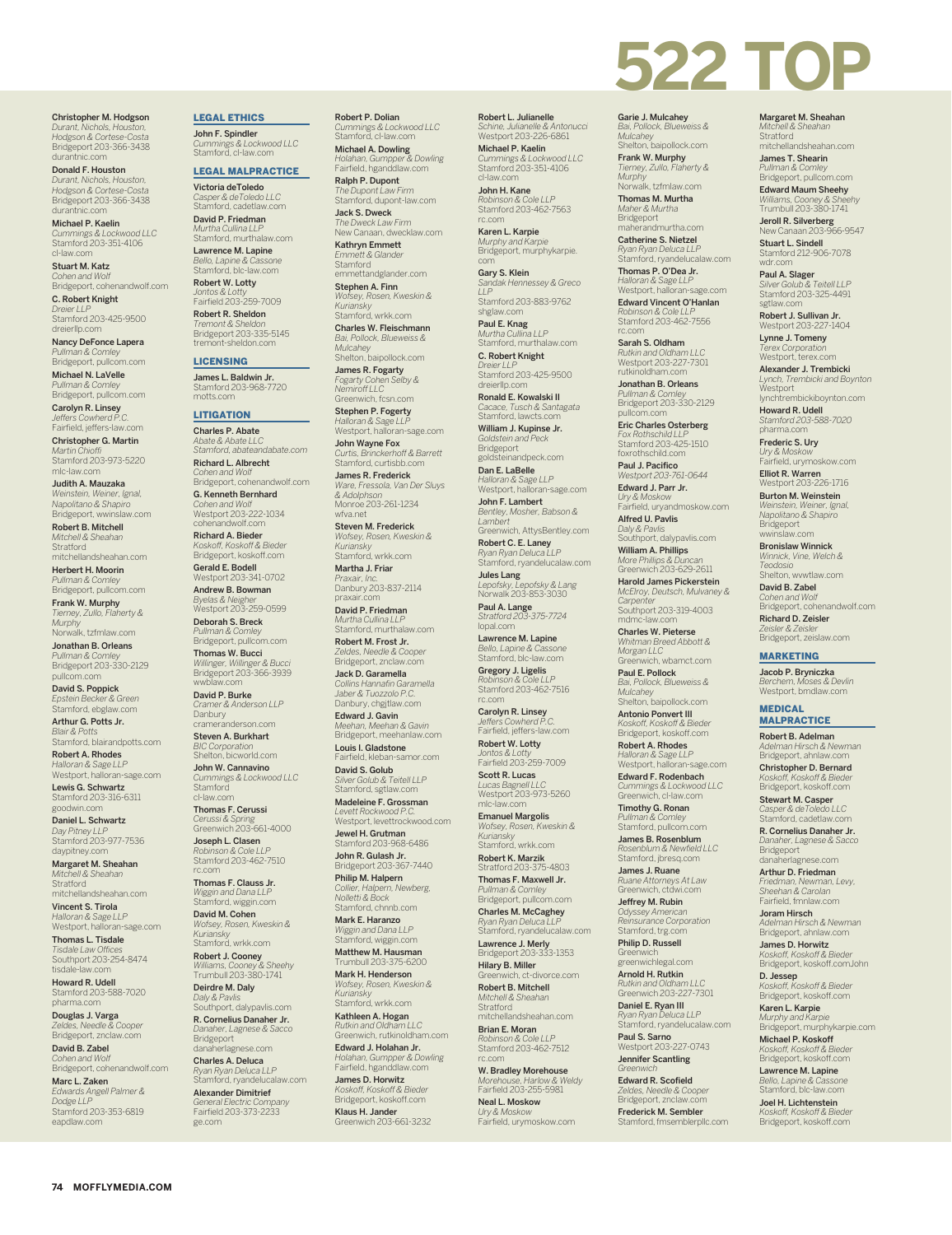# **LAWYERS**

Robert W. Lotty *Jontos & Lotty* Fairfield 203-259-7009 Richard T. Meehan Jr. *Meehan, Meehan & Gavin*

Bridgeport, meehanlaw.com Kathleen Lenehan Nastri *Koskoff, Koskoff & Bieder* Bridgeport, koskoff.com

Richard L. Newman *Adelman Hirsch & Newman* Bridgeport 203-331-8888 ahnlaw.com

Noel R. Newman *Friedman, Newman, Levy, Sheehan & Carolan* Fairfield, fmnlaw.com

Cindy Lori Robinson *Tremont & Sheldon* Bridgeport 203-335-5145 tremont-sheldon.com

Daniel E. Ryan III *Ryan Ryan Deluca LLP* Stamford, ryandelucalaw.com

Richard A. Silver *Silver Golub & Teitell LLP* Stamford, sgtlaw.com

**Paul A. Slager**<br>Silver Golub & Teitell LLP<br>Stamford 203-325-4491 sgtlaw.com Ernest F. Teitell *Silver Golub & Teitell LLP* Stamford, sgtlaw.com

Thomas M. Yuditski<br>Pridgeport 202.225.5006 Bridgeport 203-335-

Angelo A. Ziotas *Silver Golub & Teitell LLP* Stamford, sgtlaw.com

#### MERGERS AND ACQUISITIONS

David I. Albin *Finn Dixon & Herling LLP* Stamford, fdh.com

Glenn J. Angiolillo New Canaan 203-912-5646 William J. Britt

*Brody Wilkinson PC* Southport, brodywilk.com Richard G. Brodrick *Kelley Drye & Warren LLP* Stamford, kelleydrye.com

William J. Collier Jr. *Collier, Halpern, Newberg, Nolletti & Bock* Stamford, chnnb.com

David L. Dephtereos Westport, dephtereoslaw.com

Forrest Lee Griffith III *Day Pitney LLP* Stamford 203-977-7317 daypitney.com

**Michael J. Herling**<br>Finn Dixon & Herling LLP<br>Stamford, fdh.com

Jon T. Hirschoff *Finn Dixon & Herling LLP* Stamford, fdh.com

Ernest M. Lorimer *Finn Dixon & Herling LLP* Stamford, fdh.com Christopher G. Martin

*Martin Chioffi* Stamford 203-973-5220 mlc-law.com

Richard P. McGrath *Murtha Cullina LLP* Stamford, murthalaw.com

Amy Lin Meyerson *Meyerson, Amy Lin* Weston, almesq.com D. Robert Morris

*Pullman & Comley* Bridgeport, pullcom.com David A. Swerdloff

*Day Pitney LLP* Stamford 203-977-7334 daypitney.com Briggs L. Tobin

*General Electric Company* Fairfield 203-373-3525 ge.com

# NEGLIGENCE

Allan P. Cramer *Cramer & Ahern* Westport, cramerahern.com Salvatore C. DePiano *DePiano, Gentile, Czepiga, &* 

*Soares* Bridgeport 203-335-3187 Richard A. Silver *Silver Golub & Teitell LLP*

Stamford, sgtlaw.com **Paul A. Slager**<br>Silver Golub & Teitell LLP<br>Stamford 203-325-4491 sgtlaw.com

Ernest F. Teitell *Silver Golub & Teitell LLP* Stamford, sgtlaw.com

Angelo A. Ziotas *Silver Golub & Teitell LLP* Stamford, sgtlaw.com

## **OCCUPATIONAL** SAFETY AND HEALTH

Robert J. Cooney *Williams, Cooney & Sheehy* Trumbull 203-380-1741

Pamela K. Elkow *Robinson & Cole LLP* Stamford 203-462-7548 rc.com

Donald F. Houston *Durant, Nichols, Houston, Hodgson & Cortese-Costa* Bridgeport 203-366-3438 durantnic.com

# **PARTNERSHIP**

Timothy G. Ronan *Pullman & Comley* Stamford, pullcom.com

**Al P. Trebing**<br>Al P. Trebing & Associates<br>New Canaan 203-972-5856

# PERSONAL INJURY

Robert B. Adelman *Adelman Hirsch & Newman* Bridgeport, ahnlaw.com Christopher D. Bernard *Koskoff, Koskoff & Bieder*

Bridgeport, koskoff.com William M. Bloss *Koskoff, Koskoff & Bieder* Bridgeport, koskoff.com David P. Burke

*Cramer & Anderson LLP* Danbury, crameranderson.com

Thomas M. Canevari *Freehill Hogan & Mahar LLP* Stratford, freehill.com Stewart M. Casper *Casper & deToledo LLC*

Stamford, cadetlaw.com Richard E. Castiglioni *Diserio Martin O'Connor & Castiglioni LLP* Stamford, dmoc.com

James E. Coyne *Coyne, von Kuhn, Brady & Fries* Stratford, coynelaw.com

Anthony J. DePanfilis *DePanfilis & Vallerie* Norwalk, dandvlaw.com

Victoria deToledo *Casper & deToledo LLC* Stamford, cadetlaw.com

Stephen A. Finn *Wofsey, Rosen, Kweskin & Kuriansky* Stamford, wrkk.com

Arthur D. Friedman *Friedman, Newman, Levy, Sheehan & Carolan* Fairfield, fmnlaw.com

Leo Gold *Benjamin & Gold* Stamford, benjamingold.com Joram Hirsch *Adelman Hirsch & Newman*

Bridgeport, ahnlaw.com George L. Holmes Jr. *McNamara and Kenney* Bridgeport 203-333-6800

John D. Jessep *Koskoff, Koskoff & Bieder* Bridgeport, koskoff.com

Barry C. Knott *Knott, Knott & Dunn* Stratford, knottandknott.com Jules Lang

*Lepofsky, Lepofsky & Lang* Norwalk 203-853-3030 Judith A. Mauzaka

*Weinstein, Weiner, Ignal, Napolitano & Shapiro* Bridgeport, wwinslaw.com Maximino Medina Jr.

*Zeldes, Needle & Cooper* Bridgeport, znclaw.com

Lawrence J. Merly Bridgeport 203-333-1353 Neal L. Moskow *Ury & Moskow* Fairfield, urymoskow.com

Kathleen Lenehan Nastri *Koskoff, Koskoff & Bieder* Bridgeport, koskoff.com Noel R. Newman

*Friedman, Newman, Levy, Sheehan & Carolan* Fairfield, fmnlaw.com

Richard L. Newman *Adelman Hirsch & Newman* Bridgeport 203-331-8888 ahnlaw.com

Robert J. Nicola *Owens, Schine & Nicola* Trumbull, osn-pc.com Steven M. O'Connor

*O'Connor Redd LLP* Brookfield oconnorlawfirm.com

**Paul J. Pacifico**<br>Westport 203-761-0644 Anthony A. Piazza

*Piazza, Simmons & Grant* Stamford, anthonypiazza.com Mitchell L. Proner

*Proner & Proner* Bethel 212-986-3030 prolaw1.com Cindy Lori Robinson

*Tremont & Sheldon* Bridgeport 203-335-5145 tremont-sheldon.com Robert R. Sheldon

*Tremont & Sheldon* Bridgeport 203-335-5145 tremont-sheldon.com

Richard A. Silver *Silver Golub & Teitell LLP* Stamford, sgtlaw.com

Alexander J. Trembicki *Lynch, Trembicki and Boynton* Westport

lynchtrembickiboynton.com Jason E. Tremont *Tremont & Sheldon* Bridgeport 203-335-5145

tremont-sheldon.com Frederic S. Ury *Ury & Moskow* Fairfield, urymoscow.com

Bronislaw Winnick *Winnick, Vine, Welch & Teodosio* Shelton, wvwtlaw.com

Nicholas E. Wocl *Tooher, Wocl & Leydon* Fairfield, tooherwocl.com

James Wu *Koskoff, Koskoff & Bieder* Bridgeport koskoff.com

Thomas M. Yuditski Bridgeport 203-335-5996

#### PRIVATE CLIENT **SERVICES**

Philip M. Drake *Cummings & Lockwood LLC* Greenwich, cl-law.com Darren M. Wallace

*Day Pitney LLP* Greenwich, 203-862-7874 daypitney.com

# PRODUCT LIABILITY Robert B. Adelman

*Adelman Hirsch & Newman* Bridgeport, ahnlaw.com William M. Bloss *Koskoff, Koskoff & Bieder* Bridgeport, koskoff.com

Stewart M. Casper *Casper & deToledo LLC* Stamford, cadetlaw.com

Jason E. Tremont *Tremont & Sheldon* Bridgeport 203-335-5145 tremont-sheldon.com PUBLIC UTILITY Anthony M. MacLeod *Whitman Breed Abbott & Morgan LLC* Greenwich, wbamct.com James E. Rice *Brody Wilkinson PC* Southport, brodywilk.com REAL ESTATE Charles P. Abate *Abate & Abate LLC* Stamford, abateandabate.com Suzanne E. Baldasare *McElroy, Deutsch, Mulvaney & Carpenter* Southport 203-319-4001 mdmc-law.com Robert C. Barnum Jr. *Ivey, Barnum & O'Mara* Greenwich, ibolaw.com Robert S. Bello *Bello, Lapine & Cassone* Ridgefield, blc-law.com Duane L. Berlin *Lev & Berlin* Norwalk 203-838-8500 levberlin.com Leonard C. Blum *Cohen and Wolf* Bridgeport 203-368-0211 cohenandwolf.com Jonathan S. Bowman *Cohen and Wolf* Bridgeport, cohenandwolf.com Alexander Breiner *Meyers Breiner & Kent* Fairfield, mbnllp.com Andrew G. Brucker<br>Norwall: 202.966.0600 nn: 200 - 200 - 200 - 201 - 201 - 201 - 201 - 201 - 201 - 201 - 201 - 201 - 201 - 201 - 201 - 201 - 201 - 201 Leslie Byelas *Byelas & Neigher* Westport 203-259-0599 **Michael J. Cacace**<br>*Cacace, Tusch & Santagata*<br>Stamford, lawcts.com Charles K. Campbell Jr. *Pullman & Comley* Stamford, pullcom.com Daniel F. Caruso *Owens, Schine & Nicola* Trumbull, osn-pc.com Bruce F. Cohen<br>Fogarty Cohen Selby & *Fogarty Cohen Selby & Nemiroff LLC* Greenwich, fcsn.com Milton L. Cohn Fairfield 203-319-9332 William J. Collier Jr. *Collier, Halpern, Newberg, Nolletti & Bock* Stamford, chnnb.com Francis J. Collins *Collins Hannafin Garamella Jaber & Tuozzolo PC* Danbury, chgjtlaw.com Seth L. Cooper *Brody Wilkinson PC* Southport, brodywilk.com Allan P. Cramer *Cramer & Ahern* Westport, cramerahern.com A. Peter Damia *Jones, Damia, Kaufman, Borofsky & DePaul* Danbury danburyattorneys.com Anthony J. DePanfilis *DePanfilis & Vallerie* Norwalk, dandvlaw.com Richard J. Diviney *Sherwood & Garlick* Westport 203-227-9585 Francis P. Donelan *Norwalk 203-849-7874* emcor.net James G. Dowling Jr. *Pullman & Comley* Bridgeport, pullcom.com Steven L. Elbaum *Robinson & Cole LLP* Stamford 203-462-7526

Henry Elstein *Elstein and Elstein* Bridgeport, elstein-law.com Regina M. Flaherty *Fox Rothschild LLP* Stamford 203-425-1524 foxrothschild.com Charles P. Flynn Wilton, cpfpc.com Gerald M. Fox Jr. *Fox & Fox* Stamford 203-348-7733 **David G. Gallo**<br>Gallo, Feinstein & Naishtut<br>Greenwich 203-629-5074 Stanley B. Garrell *Miller, Garrell & Walsh* Fairfield, lawmgw.com Frank J. Gilbride II *Gilbride, Tusa, Last & Spellane* 

 $\overline{L}$ 

Joel M. Kaye Greenwich, joelkaye.com Irving J. Kern

Mark A. Kirsch *Cohen and Wolf*

cl-law.com W. Bradley Morehouse *Morehouse, Harlow & Weldy* Fairfield 203-255-5981 Charles E. Mosher *Bentley, Mosher, Babson &* 

*Lambert*

Greenwich, AttysBentley.com Kent S. Nevins *Shipman & Goodwin LLP* Stamford, goodwin.com Robert J. Nicola *Owens, Schine & Nicola* Trumbull, osn-pc.com

*Cohen and Wolf* Bridgeport, cohenandwolf.com

Bridgeport, cohenandwolf.com Barry C. Knott *Knott, Knott & Dunn* Stratford, knottandknott.com **Jules Lang**<br>Lepofsky, Lepofsky & Lang<br>Norwalk 203-853-3030 Stephen P. Maggiola Stamford 203-325-1555 firstam.com Donat C. Marchand *Ivey, Barnum & O'Mara* Greenwich, ibolaw.com Edward G. Mellick *Mellick & Sexton* New Canaan 203-972-0200 Jonathan B. Mills *Cummings & Lockwood LLC* Stamford

Greenwich, gtlslaw.com Lawrence Gochberg Stamford 203-348-6478 **Robert F. Grele**<br>*Cummings & Lockwood LLC*<br>Greenwich, cl-law.com Donald R. Gustafson *Shipman & Goodwin LLP* Stamford, goodwin.com Wilmot L. Harris Jr. *Ivey, Barnum & O'Mara* Greenwich, ibolaw.com Barry C. Hawkins *Shipman & Goodwin LLP* Stamford, goodwin.com Cameron F. Hopper *Hopper & Staplefield* Greenwich 203-629-1100 Michael F. Horgan Jr. *Begos Horgan & Brown* Westport, begoshorgan.com Seymour Israel Fairfield 203-254-2584 Kay Parker Jex New Canaan kayjex.com Howard C. Kaplan *Wofsey, Rosen, Kweskin & Kuriansky* Stamford, wrkk.com Jeremy E. Kaye *Kaye and Hennessey* Greenwich, kayehenlaw.com

James E. Coyne *Coyne, von Kuhn, Brady & Fries* Stratford, coynelaw.com

Vincent J. Debo *Weston 203-226-4849*

**Charles A. Deluca**<br>*Ryan Ryan Deluca LLP*<br>Stamford, ryandelucalaw.com

**Michael A. Dowling**<br>Holahan, Gumpper & Dowling<br>Fairfield, hganddlaw.com Martha I Friar *Praxair, Inc.* Danbury 203-837-2114

praxair.com Joram Hirsch *Adelman Hirsch & Newman* Bridgeport, ahnlaw.com Edward J. Holahan Jr.

*Holahan, Gumpper & Dowling* Fairfield, hganddlaw.com James D. Horwitz

*Koskoff, Koskoff & Bieder* Bridgeport, koskoff.com Michael P. Koskoff *Koskoff, Koskoff & Bieder* Bridgeport, koskoff.com Robert C. E. Laney

*Ryan Ryan Deluca LLP* Stamford, ryandelucalaw.com Richard L. Newman

*Adelman Hirsch & Newman* Bridgeport 203-331-8888 ahnlaw.com Catherine S. Nietzel

*Ryan Ryan Deluca LLP* Stamford, ryandelucalaw.com Edward J. Parr Jr.

*Ury & Moskow* Fairfield, uryandmoskow.com Stephen L. Sanetti

*Sturm, Ruger & Company, Inc.* Southport Ernest F. Teitell

*Silver Golub & Teitell LLP* Stamford, sgtlaw.com Lynne J. Tomeny *Terex Corporation* Westport, terex.com

Angelo A. Ziotas *Silver Golub & Teitell LLP* Stamford, sgtlaw.com

#### PROFESSIONAL LIABILITY

James E. Coyne *Coyne, von Kuhn, Brady & Fries* Stratford, coynelaw.com Charles A. Deluca *Ryan Ryan Deluca LLP*

Stamford, ryandelucalaw.com Kathryn Emmett *Emmett & Glander* Stamford emmettandglander.com Charles W. Fleischmann *Bai, Pollock, Blueweiss & Mulcahey* Shelton, baipollock.com Thomas P. Lambert *Halloran & Sage LLP* Westport, halloran-sage.com Garie J. Mulcahey *Bai, Pollock, Blueweiss & Mulcahey* Shelton, baipollock.com Thomas M. Murtha *Maher & Murtha* Bridgeport maherandmurtha.com Catherine S. Nietzel *Ryan Ryan Deluca LLP* Stamford, ryandelucalaw.com Paul E. Pollock *Bai, Pollock, Blueweiss & Mulcahey* Shelton, baipollock.com Daniel E. Ryan III *Ryan Ryan Deluca LLP* Stamford, ryandelucalaw.com

NOVEMBER/DECEMBER 2010 **STAMFORD 75**

rc.com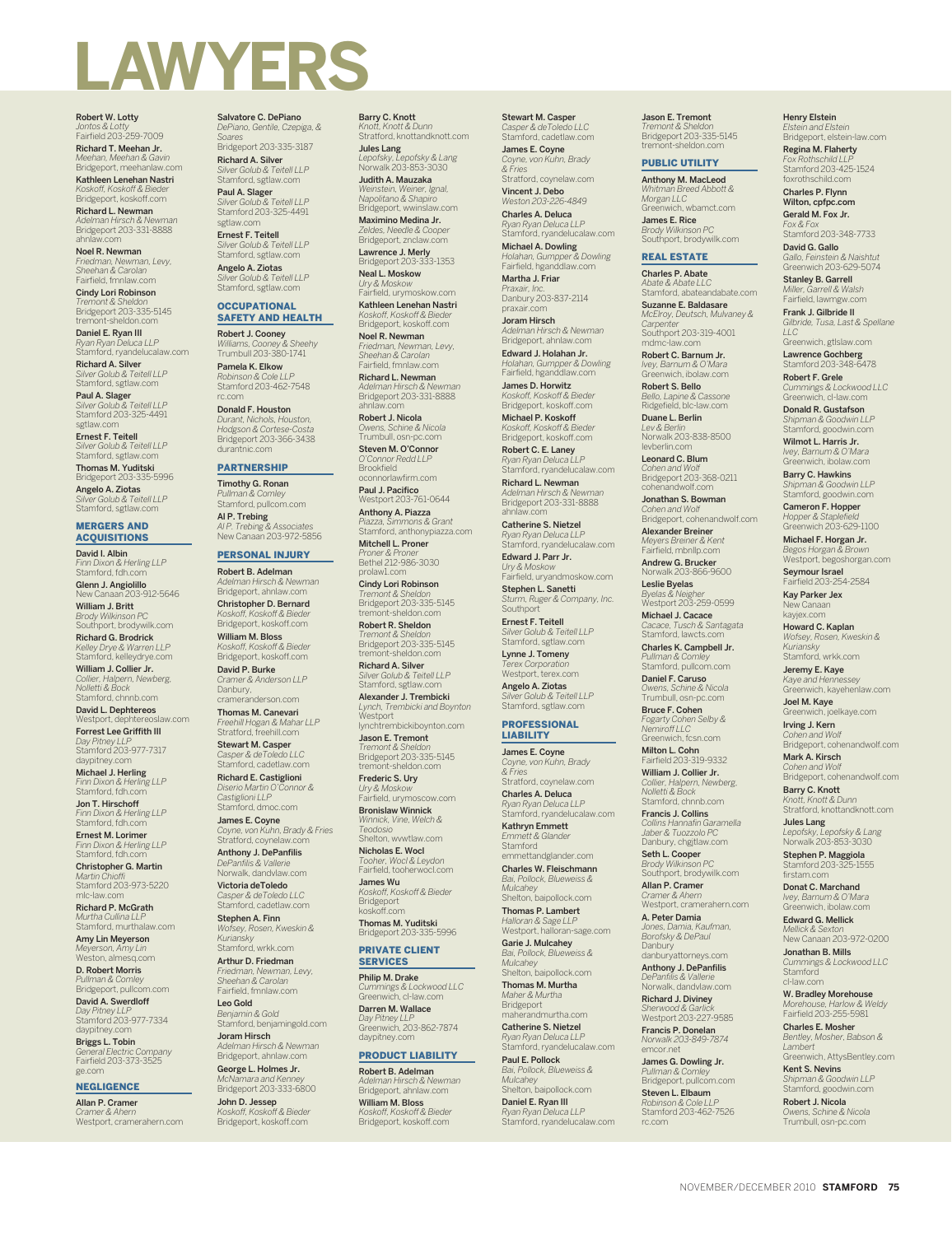Edward Vincent O'Hanlan *Robinson & Cole LLP* Stamford 203-462-7556 rc.com

Edwin J. O'Mara Jr. *Ivey, Barnum & O'Mara* Greenwich, ibolaw.com

Frank Fritz Ober *Brody Wilkinson PC* Southport, brodywilk.com

**Todd R. Pajonas**<br>Monroe, legal1031.com

Michael G. Proctor *Pullman & Comley* Bridgeport, pullcom.com

Ellis F. Rinaldi *Rinaldi, Finkelstein & Franklin* Greenwich, starwood.com

John W. Roberts *Roberts & Bates* Stamford robertsandbates.com Michael S. Rosten

Fairfield 203-243-9866 attorneyrosten.com Robert H. Rubin

*Berkowitz, Trager & Trager* Westport, bertralaw.com Morton R. Ruden Westport 203-454-0909

Thomas P. Skidd Jr. *Cummings & Lockwood LLC* Stamford, cl-law.com

Thomas P. Spellane *Gilbride, Tusa, Last & Spellane LLC*

Greenwich, gtlslaw.com James B. Stewart

*Pullman & Comley* Bridgeport, pullcom.com Grove W. Stoddard *Pullman & Comley* Bridgeport, pullcom.com

Robert S. Tellalian *Tellalian & Tellalian* Bridgeport 203-333-5566

**Vincent S. Tirola**<br>*Halloran & Sage LLP*<br>Westport, halloran-sage.com

Barry J. Trilling *Wiggin and Dana LLP* Stamford, wiggin.com Paul T. Tusch *Cacace, Tusch & Santagata* Stamford, lawcts.com

Stratford C. Wallace Greenwich Thomas J. Walsh Jr.

*Brody Wilkinson PC* Southport, brodywilk.com Lawrence P. Weisman

*Halloran & Sage LLP* Westport, halloran-sage.com James P. White Jr.

*Pullman & Comley* Bridgeport, pullcom.com Arthur C. Williams

Southport 203-256-4791 Charles J. Willinger Jr. *Willinger, Willinger & Bucci* Bridgeport 203-366-3939 wwblaw.com

Bronislaw Winnick *Winnick, Vine, Welch & Teodosio* Shelton, wvwtlaw.com

Austin K. Wolf *Cohen and Wolf* Bridgeport, cohenandwolf.com

Martin F. Wolf *Cohen and Wolf* Bridgeport, cohenandwolf.com

Frank N. Zullo *Tierney, Zullo, Flaherty & Murphy* Norwalk 203-853-7000

#### **SECURITIES**

David I. Albin *Finn Dixon & Herling LLP* Stamford, fdh.com **David A. Ball**<br>*Cohen and Wolf*<br>Bridgeport, cohenandwolf.com

**Patrick W. Begos**<br>*Begos Horgan & Brown*<br>Westport, begoshorgan.com »

**76 MOFFLYMEDIA.COM**

Mary Ellen Burns amford 203-327-4998 Sheldon I. Cammaker

*Emcor Group* Norwalk 203-849-7831 emcor.net Harold B. Finn III

*Finn Dixon & Herling LLP* Stamford, fdh.com Thomas D. Goldberg

*Day Pitney LLP* Stamford 203-977-7594 daypitney.com Donald A. Herner

*Herner & Associates* Stamford, hernergilbert.com Jon T. Hirschoff *Finn Dixon & Herling LLP* Stamford, fdh.com

Kevin T. Hoffman Greenwich, kthoffman.com Jed Horwitt

*Zeisler & Zeisler* Bridgeport, zeislaw.com Paul G. Hughes *Murtha Cullina LLP* Stamford, murthalaw.com

Margaret A. Little<br>Stratford 203-375-2844 Charles T. Locke

*Locke & Herbert* Stamford 203-969-6030 Ernest M. Lorimer

*Finn Dixon & Herling LLP* Stamford, fdh.com Richard P. McGrath *Murtha Cullina LLP* Stamford, murthalaw.com

Martin Mushkin Stamford 203-252-2357 Joseph M. Pastore III *Fox Rothschild LLP* Stamford 203-425-1504 foxrothschild.com

Richard L. Rose *Fox Rothschild LLP* Stamford 203-425-9500 foxrothschild.com Alexander W. Samor

*Kleban & Samor* Southport, kleban-samor.com Newton B. Schott Jr. *PIMCO Funds Distributors LLC* Stamford, pimcofunds.com

Stuart L. Sindell Stamford 212-906-7078 wdr.com Richard Slavin

*Cohen and Wolf* Westport 203-222-1034 cohenandwolf.com Charles S. Tusa *Gilbride, Tusa, Last & Spellane* 

*LLC* Greenwich, gtlslaw.com

# SEXUAL ABUSE

Cindy Lori Robinson *Tremont & Sheldon* Bridgeport 203-335-5145 tremont-sheldon.com

Jason E. Tremont *Tremont & Sheldon* Bridgeport 203-335-5145 tremont-sheldon.com

# TAXATION

Martin J. Albert *Cohen and Wolf* Westport, cohenandwolf.com David F. Babson *Bentley, Mosher, Babson & Lambert*

Greenwich, AttysBentley.com Robert C. Barnum Jr. *Ivey, Barnum & O'Mara* Greenwich, ibolaw.com

**Paul M. Berg**<br>*Berkowitz, Trager & Trager*<br>Westport, bertralaw.com Nancy E. Blair

*Blair & Potts* Stamford, blairandpotts.com Pamela D. Bochinski Westport 203-227-4484

Andrew B. Bowman *Byelas & Neigher* Westport 203-259-0599 Samuel L. Braunstein *Braunstein and Todisco* Fairfield btlawfirm.com

**Jacob P. Bryniczka**<br>*Berchem, Moses & Devlin*<br>Westport, bmdlaw.com Edward J. Capasse *Nevas, Nevas, Capasse &* 

*Gerard* Westport, nevascapasse.com Ward Frank Cleary *Curtis, Brinckerhoff & Barrett* Stamford, curtisbb.com

Charles E. Coates III *Whitman Breed Abbott & Morgan LLC* Greenwich, wbamct.com

Daniel L. Daniels *Wiggin and Dana LLP* Stamford, wiggin.com Michael Nicholas Delgass

*Westport 203-255-0100* sontagadvisory.com Richard J. Di Marco

*Cohen and Wolf* Westport 203-222-1034 Brett W. Dixon *Finn Dixon & Herling LLP* Stamford, fdh.com

Janice H. Eiseman

*Cummings & Lockwood LLC* Stamford, cl-law.com **Richard S. Fisher**<br>*Cacace, Tusch & Santagata*<br>Stamford, lawcts.com

James D. Funnell Jr. *Hermenze & Marcantonio LLC* Westport, hmtrust.com Leslie E. Grodd

*Halloran & Sage LLP* Westport, halloran-sage.com Nancy A. D. Hancock *Pullman & Comley* Stamford, pullcom.com

Wilmot L. Harris Jr. *Ivey, Barnum & O'Mara* Greenwich, ibolaw.com David R. Hermenze *Hermenze & Marcantonio LLC* Westport, hmtrust.com Ronald E. Kowalski II *Cacace, Tusch & Santagata* Stamford, lawcts.com Richard S. Land *Chipman, Mazzucco, Land & Pennarola* Danbury, danburylaw.com Anthony R. Lorenzo *Wofsey, Rosen, Kweskin & Kuriansky* namansky<br>Stamford, wrkk.com Mark Lowell Lubin Norwalk 203-750-5567

Edward Marcantonio *Hermenze & Marcantonio LLC* Westport, hmtrust.com Donat C. Marchand

*Ivey, Barnum & O'Mara* Greenwich, ibolaw.com D. Robert Morris *Pullman & Comley* Bridgeport, pullcom.com

Peter T. Mott *Brody Wilkinson PC* Southport, brodywilk.com

John R. Musicaro Jr. *Cummings & Lockwood LLC* Stamford, cl-law.com Edwin J. O'Mara Jr. *Ivey, Barnum & O'Mara* Greenwich, ibolaw.com

Todd R. Pajonas Monroe, legal1031.com Elliott B. Pollack

*Pullman & Comley* Bridgeport, pullcom.com Arthur G. Potts Jr.

*Blair & Potts* Stamford, blairandpotts.com Edward F. Rodenbach *Cummings & Lockwood LLC* Greenwich, cl-law.com

**Richard A. Sarner**<br>Stamford 203-967-8899<br>sarnerlaw.com

W. Parker Seeley Jr. *Seeley & Berglass* Southport seeleyberglass.com

**522 TOP** 

Lorraine Slavin *Day Pitney LLP* Greenwich 203-862-7840 daypitney.com George L. Smith *Smith & Grant LLP* Greenwich, smithgrant.com Thomas P. Spellane *Gilbride, Tusa, Last & Spellane LLC* Greenwich, gtlslaw.com John F. Spindler *Cummings & Lockwood LLC* Stamford, cl-law.com James B. Stewart *Pullman & Comley* Bridgeport, pullcom.com Grove W. Stoddard *Pullman & Comley* Bridgeport, pullcom.com Robert L. Teicher *Brody Wilkinson PC* Southport, brodywilk.com Robert S. Tellalian *Tellalian & Tellalian* Bridgeport 203-333-5566 Frank P. Trotta Jr. Greenwich 203-661-6706 Howard S. Tuthill *Cummings & Lockwood LLC* Stamford, cl-law.com Darren M. Wallace *Day Pitney LLP* Greenwich, 203-862-7874 daypitney.com Kevin A. Walsh *Whitman Breed Abbott & Morgan LLC* Greenwich, wbamct.com Amy K. Wilfert *Day Pitney LLP* Greenwich 203-862-7811 daypitney.com Arthur C. Williams Southport 203-256-4791 WILLS AND PROBATE Ernest N. Abate *Abate & Abate LLC* Stamford, abateandabate.com Thomas T. Adams *Gregory and Adams* Wilton, gregoryandadams.com Martin J. Albert *Cohen and Wolf* Westport, cohenandwolf.com Pamela D. Bochinski *Westport 203-227-4484* Douglas R. Brown *Brody Wilkinson PC* Southport, brodywilk.com Andrew G. Brucker Norwalk 203-866-9600 Edward J. Capasse *Nevas, Nevas, Capasse & Gerard* Westport, nevascapasse.com Milton L. Cohn Fairfield 203-319-9332 A. Peter Damia

*Jones, Damia, Kaufman, Borofsky & DePaul* Danbury, danburyattorneys.com **Amy L. Y. Day**<br>Westport 203-571-1244 daylevy.com

**B. Cort Delany**<br>*Cummings & Lockwood LLC*<br>Greenwich, cl-law.com Edward H. Dietrich Westport 203-222-7600 Alan Donaldson *Davidson, Dawson & Clark LLP* New Canaan 203-966-8759 davidsondawson.com Ralph P. Dupont *The Dupont Law Firm* Stamford, dupont-law.com Janice H. Eiseman *Cummings & Lockwood LLC* Stamford, cl-law.com Everett Fisher *Fogarty Cohen Selby & Nemiroff LLC* Greenwich, fcsn.com James D. Funnell Jr. *Hermenze & Marcantonio LLC* Westport, hmtrust.com

Richard S. Fisher *Cacace, Tusch & Santagata* Stamford, lawcts.com James D. Funnell Jr. *Hermenze & Marcantonio LLC* Westport, hmtrust.com David G. Gallo *Gallo, Feinstein & Naishtut* Greenwich 203-629-5074 Frank J. Gilbride II *Gilbride, Tusa, Last & Spellane* 

Greenwich, gtlslaw.com Robert T. Gilhuly *Cummings & Lockwood LLC* Greenwich, cl-law.com

*Benjamin & Gold* Stamford, benjamingold.com Robert F. Grele *Cummings & Lockwood LLC* Greenwich, cl-law.com Mark E. Haranzo *Wiggin and Dana LLP* Stamford, wiggin.com Wilmot L. Harris Jr. *Ivey, Barnum & O'Mara* Greenwich, ibolaw.com Gregory A. Hayes *Day Pitney LLP* Stamford 203-977-7365 daypitney.com David R. Hermenze *Hermenze & Marcantonio LLC* Westport, hmtrust.com Michael F. Horgan Jr. *Begos Horgan & Brown* Westport, begoshorgan.com Kay Parker Jex Canaan, kayjex.com William J. Kupinse Jr. *Goldstein and Peck* **Bridgeport** goldsteinandpeck.com Leonard Leader *Wiggin and Dana LLP* Stamford, wiggin.com Anthony R. Lorenzo *Wofsey, Rosen, Kweskin & Kuriansky* Stamford, wrkk.com Edward Marcantonio *Hermenze & Marcantonio LLC* Westport, hmtrust.com Donat C. Marchand *Ivey, Barnum & O'Mara* Greenwich, ibolaw.com Herbert H. Moorin *Pullman & Comley* Bridgeport, pullcom.com Peter T. Mott *Brody Wilkinson PC* Southport, brodywilk.com Ronald B. Noren *Brody Wilkinson PC* Southport, brodywilk.com Edwin J. O'Mara Jr. *Ivey, Barnum & O'Mara* Greenwich, ibolaw.com Charles W. Pieterse *Whitman Breed Abbott & Morgan LLC* Greenwich, wbamct.com Carolyn A. Reers *Cummings & Lockwood LLC* Stamford 203-351-4286

 $ILC$ 

Leo Gold

Leland C. Selby *Fogarty Cohen Selby & Nemiroff LLC* Greenwich, fcsn.com

Ronald L. Sheiman *Westport 203-259-0599* Greta E. Solomon

*Cohen and Wolf* Westport 203-222-1034 Stanley A. Solomon Stamford 203-674-3000

Thomas P. Spellane *Gilbride, Tusa, Last & Spellane LLC*

Greenwich, gtlslaw.com Richard H. Stein Stamford 203-352-8300 Robert L. Teicher

*Brody Wilkinson PC* Southport, brodywilk.com Howard S. Tuthill *Cummings & Lockwood LLC* Stamford, cl-law.com

Howard S. Tuthill III *Cummings & Lockwood LLC* Stamford, cl-law.com

Kevin A. Walsh *Whitman Breed Abbott & Morgan LLC* Greenwich, wbamct.com

Gayle Brian Wilhelm *Cummings & Lockwood LLC* Stamford, cl-law.com James Wu

*Koskoff, Koskoff & Bieder* Bridgeport, koskoff.com TECHNOLOGY

# AND SCIENCE

George C. McKinnis *McKinnis Law Offices* Shelton, mlawtek.com Joseph M. Pastore III *Fox Rothschild LLP* Stamford 203-425-1504

foxrothschild.com William A. Perrone *Wiggin and Dana LLP* Stamford, wiggin.com

# TRUSTS AND ESTATES

Ernest N. Abate

*Abate & Abate LLC* Stamford, abateandabate.com Thomas T. Adams *Gregory and Adams* Wilton, gregoryandadams.com David F. Babson

*Bentley, Mosher, Babson & Lambert* Greenwich, AttysBentley.com Robert C. Barnum Jr.

*Ivey, Barnum & O'Mara* Greenwich, ibolaw.com Pamela D. Bochinski Westport 203-227-4484

Samuel L. Braunstein *Braunstein and Todisco* Fairfield, btlawfirm.com

Deborah S. Breck *Pullman & Comley* Bridgeport, pullcom.com

Edward J. Capasse *Nevas, Nevas, Capasse & Gerard* Westport, nevascapasse.com cl-law.com John W. Roberts *Roberts & Bates* Stamford robertsandbates.com William F. L. Rodgers *Sugarbrook Law Center* Newtown 203-270-8879 James M. Rubino Stamford, attorneyrubino.com **Paul S. Sarno**<br>Westport 203-227-0743 Leland C. Selby *Fogarty Cohen Selby & Nemiroff LLC* Greenwich, fcsn.com Gina D. Silvestri *Cummings & Lockwood LLC* Stamford, cl-law.com »

Daniel F. Caruso *Owens, Schine & Nicola* Trumbull, osn-pc.com

**Amy L. Y. Day**<br>Westport 203-571-1244<br>daylevy.com

**B. Cort Delany**<br>*Cummings & Lockwood LLC*<br>Greenwich, cl-law.com

**Robert P. Dolian**<br>*Cummings & Lockwood LLC*<br>Stamford, cl-law.com Philip M. Drake

*Cummings & Lockwood LLC* Greenwich, cl-law.com